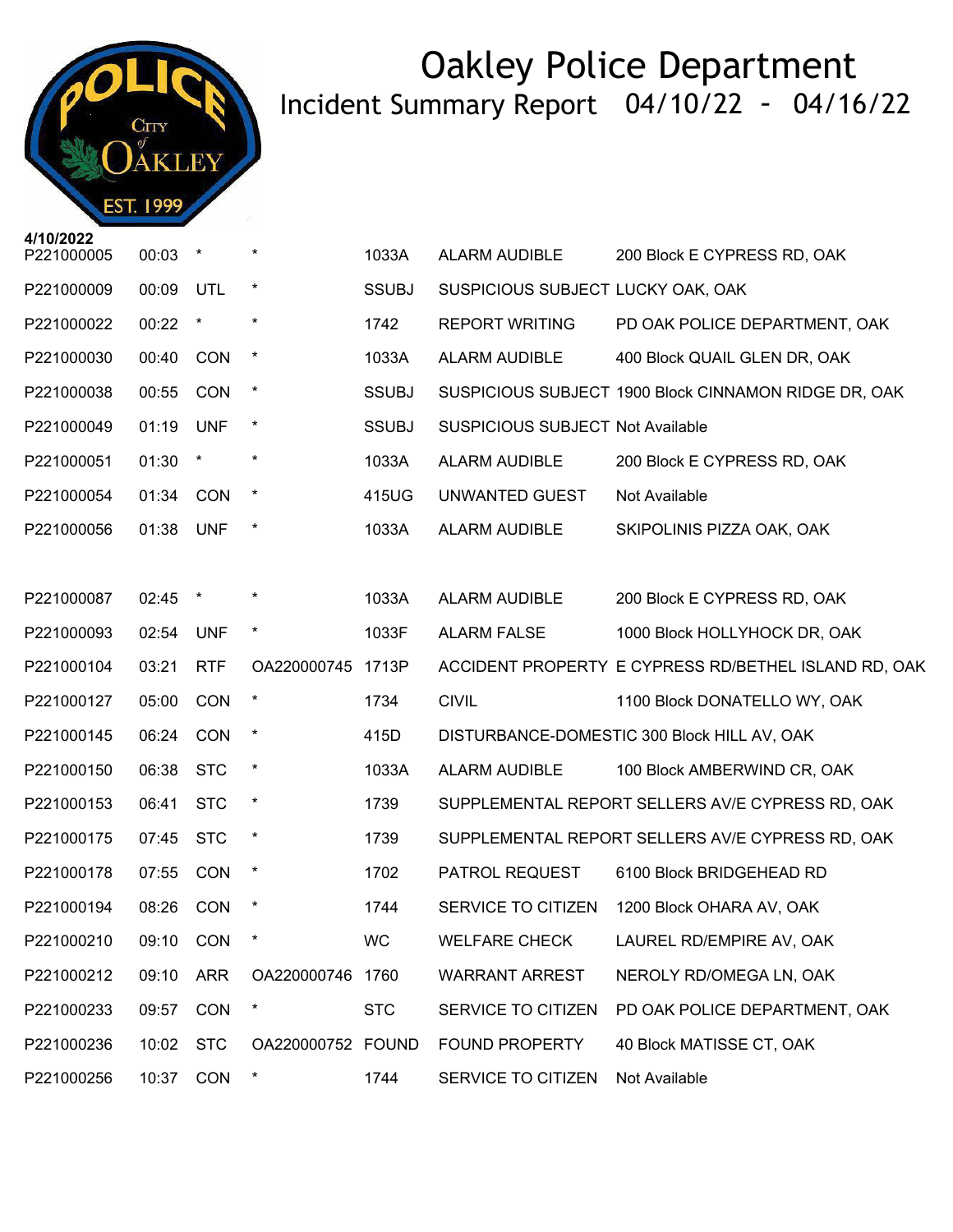

| P221000297             | 11:35     | <b>CIT</b> |                   | 1712           | <b>PARKER</b>                     | OHARA AV/VINTAGE DR, OAK                          |
|------------------------|-----------|------------|-------------------|----------------|-----------------------------------|---------------------------------------------------|
| P221000321             | 12:27 UTL |            | $\star$           | 1744           | SERVICE TO CITIZEN                | MAIN ST/BROWNSTONE RD, OAK                        |
| P221000334             | 12:46     | <b>CIT</b> | $\star$           | 1710           | <b>CVC MOVER</b>                  | OHARA/NEROLY                                      |
| P221000338             | 12:52 CON |            | $\star$           | <b>STC</b>     | SERVICE TO CITIZEN                | PD OAK POLICE DEPARTMENT, OAK                     |
|                        |           |            |                   |                |                                   |                                                   |
| P221000373             | 13:43 UTL |            | $\star$           | C <sub>6</sub> | OUT INVESTIGATE                   | LAUREL RD/NEROLY RD, OAK                          |
| P221000387             | 13:55 CIT |            | $\star$           | 1710           | <b>CVC MOVER</b>                  | 2900 Block MAIN ST                                |
| P221000392             | 14:03 RTF |            | OA220000748 1718  |                | <b>TOW</b>                        | GAMAY DR/BURGUNDY DR, OAK                         |
| P221000408             | 14:19     | CON        | $\star$           | <b>WC</b>      | <b>WELFARE CHECK</b>              | BLACK BEAR DINER, OAK                             |
| P221000417             | 14:26     | <b>RTF</b> | OA220000749 20002 |                |                                   | HIT AND RUN MISDEMEANOR 900 Block STONEGATE CR,   |
| P221000425             | 14:40     | CON        | $\star$           | 415H           | OAK HARASSMENT                    | BURGER KING OAK, OAK CVC                          |
| P221000426             | 14:42     | CON        | $\star$           | 1710           | <b>MOVER</b>                      | W CYP/LOREZETT RESIDENTIAL                        |
| P221000429             | 14:50     | <b>RTF</b> | OA220000750 459R  |                | BURGLARY 4400 Block HAGAR LN, OAK |                                                   |
| P221000434             | 15:05 CON |            | $\star$           | <b>STC</b>     |                                   | SERVICE TO CITIZEN 40 Block MEEKS LN, OAK         |
| P221000446             | 15:21     | <b>STC</b> | $\ast$            | 1744           |                                   | SERVICE TO CITIZEN FREEDOM HIGH SCHOOL, OAK       |
| P221000459             | 15:39     | <b>ARR</b> | OA220000751 1760  |                | <b>WARRANT ARREST</b>             | <b>BEH FRANDORAS CR</b>                           |
| P221000461             | 15:38 STC |            | $\star$           | 1732           |                                   | SUSP CIRCUMSTANCE LONGHORN WY/CLOVERBROOK AV, OAK |
| P221000474             | 15:57     | <b>CON</b> | $\star$           | 1719           | SUSP PERSON STOP                  | OHARA AV/CHIANTI WY, OAK                          |
| P221000477             | 16:06     | <b>STC</b> | $\ast$            | 415M           | <b>LOUD MUSIC</b>                 | 2800 Block STIRRUP DR, OAK                        |
| P221000479             | 16:10 CON |            | $\star$           | 1744           |                                   | SERVICE TO CITIZEN 4400 Block HAGAR LN, OAK       |
| P221000495 16:38 STC * |           |            |                   | <b>SUPP</b>    |                                   | SUPPLEMENTAL REPO 4400 Block HAGAR LN, OAK        |
| P221000496             | 16:38     | UTL        |                   | 1744           | SERVICE TO CITIZEN                | 4600 Block BURGUNDY DR, OAK                       |
| P221000517             | 17:12 STC |            | $\star$           | 1738           | <b>OUTSIDE ASSIST</b>             | <b>BIG BREAK MARINA, OAK</b>                      |
| P221000529             | 17:24     | <b>CIT</b> | $\star$           | 1711           | <b>CVC NON MOVER</b>              | <b>GARDENIA AV/MAIN ST, OAK</b>                   |
| P221000552             | 17:59     | UTL        | *                 | 647C           | PANHANDLING                       | MAIN ST/E CYPRESS RD, OAK                         |
| P221000554             | 18:05     | <b>CON</b> | $\star$           | 911ABN         | 911 ABANDONED                     | AM PM OAK X E CYPRESS AND ALMONDTI                |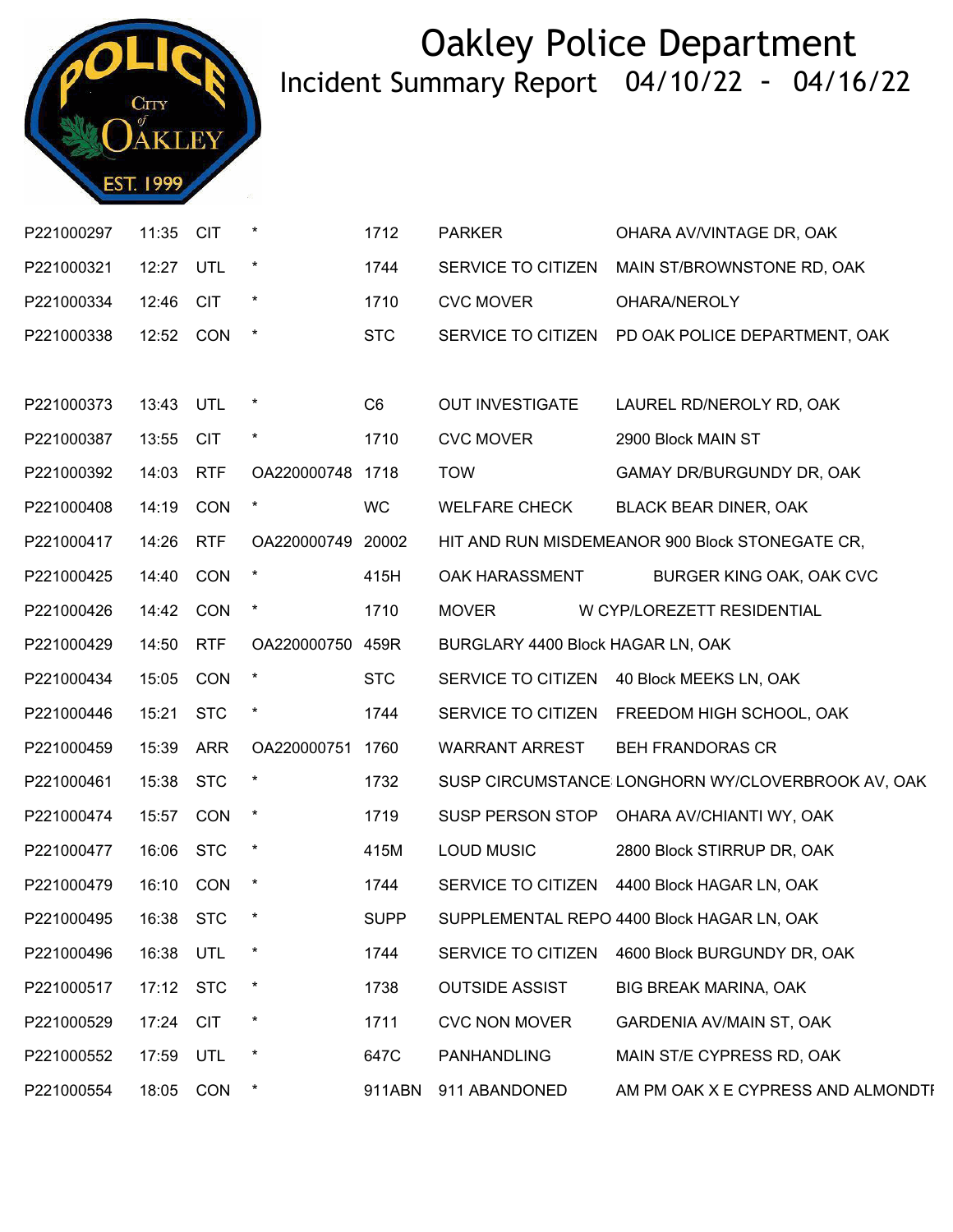

| P221000555 | 18:07     | <b>CON</b> | $\star$          | 415M         | <b>LOUD MUSIC</b>               | 2800 Block STIRRUP DR, OAK                       |
|------------|-----------|------------|------------------|--------------|---------------------------------|--------------------------------------------------|
| P221000595 | 18:58 CON |            | $\star$          | 1744         |                                 | SERVICE TO CITIZEN 1900 Block HAMBURG ST, OAK    |
| P221000596 | 18:57 STC |            | $\star$          | <b>SSUBJ</b> |                                 | SUSPICIOUS SUBJECT BURGER KING OAK, OAK,         |
|            |           |            |                  |              |                                 |                                                  |
| P221000629 | 19:48     | UTL        |                  | 370          | OAK PUBLIC NUISANCE             | CHEVRON OAK X MAIN,                              |
| P221000675 | 21:03 CON |            | $\star$          | 370          | OAK PUBLIC NUISANCE             | CHEVRON OAK X MAIN,                              |
| P221000682 | 21:12     | UTL        | $\star$          | 23103        | <b>DRK/ING CVC NON</b>          | LAUREL RD/EMPIRE AV, OAK                         |
| P221000691 | 21:28 CON |            | $\star$          | 1711         | <b>MOVER</b>                    | <b>LAUREL BALLFIELDS</b>                         |
| P221000709 | 21:52 CON |            | OA220000755 1744 |              | SERVICE TO CITIZEN              | 90 Block VELLA CR, OAK                           |
| P221000713 | 22:08     | <b>RTF</b> | OA220000754 594  |              | VANDALISM                       | 1400 Block LAUREL RD, OAK                        |
| P221000718 | 22:19     | <b>STC</b> | $\ast$           | <b>STC</b>   | SERVICE TO CITIZEN              | LAUREL RD/MAIN ST, OAK                           |
| P221000721 | 22:25     | UTL        | $\ast$           | 415M         | <b>LOUD MUSIC</b>               | DONATELLO WY/MICHELANGELO DR, OAK                |
| P221000730 | 22:47     | UTL        | $\star$          | 415BD        | <b>BARKING DOG</b>              | 100 Block MALICOAT AV, OAK                       |
| P221000734 | 23:00     | <b>STC</b> | $\star$          | 1738         | <b>OUTSIDE ASSIST</b>           | 8500 Block PINEHOLLOW CR, DBA                    |
| P221000744 | 23:27 UNF |            | $\star$          | 1033F        | <b>ALARM FALSE</b>              | DUTCH BROS OAK, OAK                              |
| P221000753 | 23:47 CON |            | $\star$          | <b>SCIRC</b> |                                 | SUSPICIOUS CIRCUMS 20 Block KESSLER LN, OAK      |
| 4/11/2022  |           |            |                  |              |                                 |                                                  |
| P221010018 | 00:48     | <b>UNF</b> | $\star$          | 1033         | <b>ALARM NFI</b>                | <b>BLACK BEAR DINER, OAK</b>                     |
| P221010055 | 03:27     | <b>CON</b> | $\star$          | WC           | <b>WELFARE CHECK</b>            | 2000 Block LAUREL RD, OAK                        |
| P221010086 | 06:33     | <b>CON</b> |                  | 1744         | SERVICE TO CITIZEN              | MAIN ST/RAYE AV, OAK                             |
| P221010127 | 08:02 CAN |            |                  | 1033         | <b>ALARM NFI</b>                | 700 Block MAPLE CT, OAK                          |
| P221010140 | 08:14     | CON        |                  | <b>SUPP</b>  | SUPPLEMENTAL REPO Not Available |                                                  |
| P221010196 | 09:21     | <b>CON</b> | $\ast$           | 1744         |                                 | SERVICE TO CITIZEN PD OAK POLICE DEPARTMENT, OAK |
| P221010203 | 09:26     | <b>STC</b> | $\ast$           | 1746         | <b>COURT</b>                    | PITTSBURG COURT                                  |
| P221010232 | 09:48     | <b>STC</b> | $\ast$           | 1124         |                                 | ABANDONED VEHICLE 1800 Block TERESA LN, OAK      |
| P221010247 | 09:59     | <b>STC</b> | $\ast$           | <b>SVEH</b>  |                                 | SUSPICIOUS VEHICLE 30 Block DEMARTINI CT, OAK    |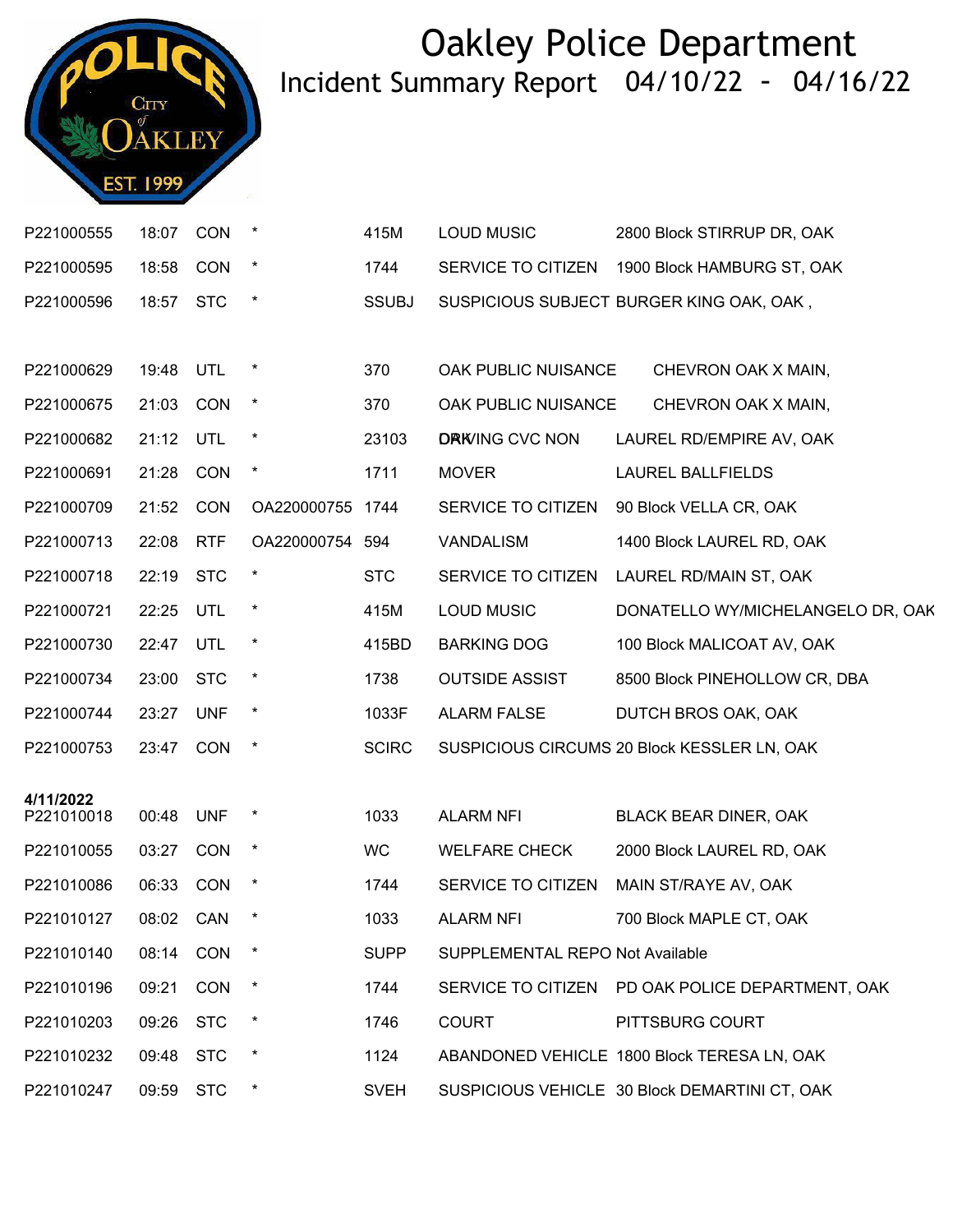

| P221010260             | 10:13 CON |            |                  | <b>STC</b>   | SERVICE TO CITIZEN      | 400 Block 7TH ST, OAK                               |
|------------------------|-----------|------------|------------------|--------------|-------------------------|-----------------------------------------------------|
| P221010322             | 11:13 UTL |            | $\star$          | 1744         | SERVICE TO CITIZEN      | 400 Block BEAULIEU LN, OAK                          |
|                        |           |            |                  |              |                         |                                                     |
| P221010330             | 11:20     | <b>STC</b> |                  | 1715         | SUSP VEHICLE STOP       | TOWER MART, OAK                                     |
| P221010366             | 12:04     | CON        |                  | 5305         | <b>IDENTITY THEFT</b>   | 1200 Block SIERRA TRAIL RD, OAK                     |
| P221010387             | 12:25     | CON        | $\star$          | 1744         | SERVICE TO CITIZEN      | 600 Block LONGHORN WY, OAK                          |
| P221010402             | 12:40     | CON        | $\star$          | <b>ASPD</b>  | AS PD NEEDED            | 2400 Block TALARIA DR, OAK                          |
| P221010450             | 13:39 UNF |            | $\star$          | 1033F        | <b>ALARM FALSE</b>      | 10 Block RUSTIC CT, OAK                             |
| P221010454             | 13:52     | <b>STC</b> | $\star$          | 1744         | SERVICE TO CITIZEN      | BIG BREAK/ALONG RR TRACKS                           |
| P221010455             | 13:52     | <b>CON</b> | $\ast$           | <b>STC</b>   | SERVICE TO CITIZEN      | 2900 Block VINE HILL RD, OAK                        |
|                        |           |            |                  |              |                         |                                                     |
| P221010510             | 15:08 CON |            | $\star$          | 415V         | <b>VERBAL DISPUTE</b>   | 5000 Block TEAKWOOD DR, OAK                         |
| P221010520             | 15:20     | UTL        | $\star$          | 911UNK       | 911 HANGUP              | 500 Block 3RD ST, OAK                               |
| P221010525             | 15:28 RTF |            | OA220000757 415H |              | <b>HARASSMENT</b>       | 400 Block HAZELNUT DR, OAK                          |
| P221010539             | 15:37 CON |            |                  | 1744         | SERVICE TO CITIZEN      | LAUREL ELEMENTARY, OAK                              |
| P221010544             | 15:41     | CON        |                  | 1744         | SERVICE TO CITIZEN      | 1700 Block GATEWAY DR, OAK                          |
| P221010567             | 16:19 CON |            | $\star$          | 1125         | <b>TRAFFIC HAZARD</b>   | BURGUNDY DR/GAMAY DR, OAK                           |
| P221010580             | 16:38     | CON        | $\star$          | 415          |                         | DISTURBING THE PEAC 1900 Block CYPRESS CT, OAK      |
| P221010615             | 17:06     | CON        | $\star$          | <b>FOUND</b> | FOUND PROPERTY          | 10 Block VITRUVIUS CT, OAK                          |
| P221010659             | 17:57     | <b>RTF</b> | OA220000758 487  |              | <b>GRAND THEFT</b>      | 30 Block VIGNOLA CT, OAK                            |
| P221010718 19:16 CON * |           |            |                  | 1738         | <b>OUTSIDE ASSIST</b>   | 1800 Block ISLETON CT, OAK                          |
| P221010745             | 20:08     | UTL        |                  | 23103        | <b>RECKLESS DRIVING</b> | SIMONI RANCH RD/LITTLE RANCH CR, OAI                |
| P221010758             | 20:33 UTL |            |                  | 1744         |                         | SERVICE TO CITIZEN E CYPRESS RD/SUMMER LAKE DR, OAK |
| P221010780             | 21:22     | <b>STC</b> |                  | <b>SSUBJ</b> |                         | SUSPICIOUS SUBJECT 4900 Block GARDENIA AV, OAK      |
| P221010796             | 21:47     | <b>STC</b> |                  | 1744         | SERVICE TO CITIZEN      | <b>TAILWAG INN</b>                                  |
| P221010798             | 21:50     | <b>STC</b> | $\ast$           | 1744         | SERVICE TO CITIZEN      | <b>SUMMER LAKE</b>                                  |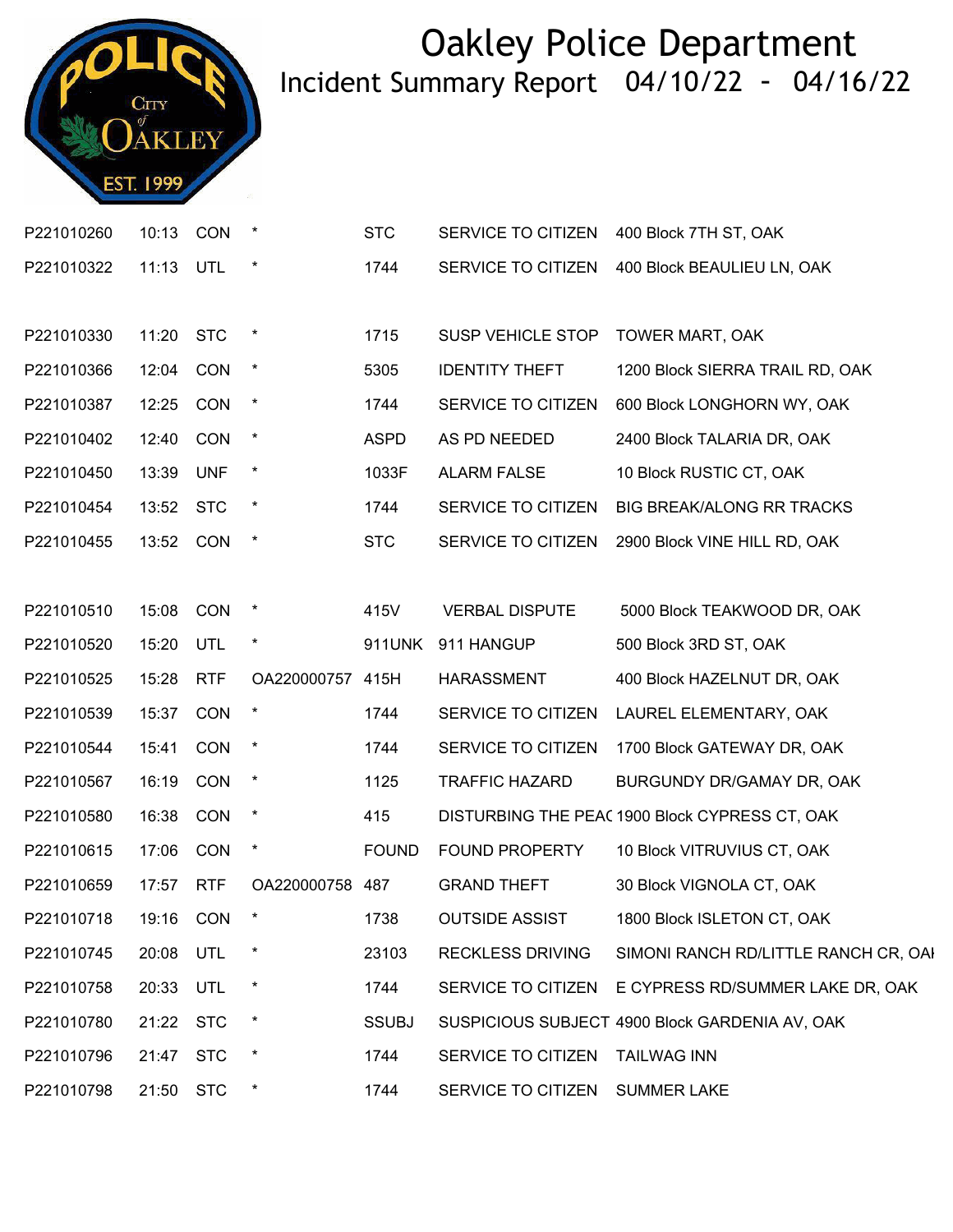

| P221010818              | 22:15 | <b>STC</b> | $\ast$      | 1744        | SERVICE TO CITIZEN      | 5700 Block BRIDGEHEAD RD, OAK                   |
|-------------------------|-------|------------|-------------|-------------|-------------------------|-------------------------------------------------|
| P221010820              | 22:21 | <b>STC</b> | $\star$     | 1744        | SERVICE TO CITIZEN      | 1000 Block MAIN STREET                          |
| P221010822              | 22:34 | <b>STC</b> | $\star$     | 1702        | PATROL REQUEST          | 4400 Block ROSE STREET                          |
| P221010827              | 22:49 | <b>CON</b> | $\star$     | 1719        | <b>SUSP PERSON STOP</b> | LUCKY OAK, OAK                                  |
| P221010834              | 23:03 | <b>CON</b> | $\star$     | 59          | <b>SECURITY CHECK</b>   | LAUREL ELEMENTARY, OAK                          |
| P221010846              | 23:46 | <b>CON</b> | $\star$     | 1744        | SERVICE TO CITIZEN      | <b>BEST WESTERN</b>                             |
|                         |       |            |             |             |                         |                                                 |
| 4/12/2022<br>P221020019 | 00:56 | <b>RTF</b> | OA220000759 | 594         | <b>VANDALISM</b>        | LUCKY OAK, OAK                                  |
| P221020026              | 01:26 | UTL        | $\star$     | 415D        |                         | DISTURBANCE-DOMES 4400 Block MACADAMIA LN, OAK  |
| P221020027              | 01:22 | <b>CON</b> | $\ast$      | 602         | <b>TRESPASS</b>         | BRIDGEHEAD RD/LAURITZEN LN, ANT                 |
| P221020041              | 02:05 | <b>CON</b> | $\star$     | 59          | <b>SECURITY CHECK</b>   | <b>LUCKYS</b>                                   |
| P221020044              | 02:08 | <b>ARR</b> | OA220000760 | 243         | <b>BATTERY</b>          | 30 Block GRAND CANYON CR, OAK                   |
| P221020064              | 04:01 | <b>CON</b> | $\ast$      | <b>SVEH</b> |                         | SUSPICIOUS VEHICLE VINEWOOD DR/HAZELNUT DR, OAK |
| P221020067              | 04:52 | <b>CON</b> | $\ast$      | 1744        | SERVICE TO CITIZEN      | 2000 Block RUBENS WY, OAK                       |
| P221020094              | 06:42 | <b>CON</b> | $\star$     | 911UNK      | 911 HANGUP              | 2300 Block WINDSOR LN, OAK                      |
| P221020116              | 07:25 | <b>CON</b> | $\ast$      | <b>WC</b>   | <b>WELFARE CHECK</b>    | 100 Block CAROL LN, OAK                         |
| P221020165              | 08:27 | <b>STC</b> | $\star$     | 1744        | SERVICE TO CITIZEN      | 20 Block KELSER LN,                             |
| P221020173              | 08:37 | <b>STC</b> | $\star$     | 1776        |                         | SCHOOL ASSEMBLY CI FREEDOM HIGH SCHOOL, OAK     |
| P221020218              | 09:28 | <b>CON</b> | $\star$     | 1744        | SERVICE TO CITIZEN      | PD OAK POLICE DEPARTMENT, OAK                   |
| P221020288              | 10:26 | <b>RTF</b> | OA220000761 | 1712        | <b>PARKER</b>           | GAMAY DR/BURGUNDY DR, OAK                       |
| P221020343              | 11:09 | <b>CON</b> | $\star$     | 594         | <b>VANDALISM</b>        | 2200 Block GUM TREE RD, OAK                     |
| P221020454              | 13:02 | <b>CON</b> |             | 1033        | <b>ALARM NFI</b>        | 2300 Block EL MONTE DR, OAK                     |
| P221020458              | 13:05 | CON        | $\ast$      | 1744        | SERVICE TO CITIZEN      | 10 Block CLARE CT, OAK                          |
| P221020479              | 13:28 | CON        | $\ast$      | 415T        | <b>THREATS</b>          | FREEDOM HIGH SCHOOL, OAK                        |
| P221020486              | 13:33 | UTL        | $\ast$      | 415         |                         | DISTURBING THE PEA(400 Block BEAULIEU LN, OAK   |
| P221020495              | 13:46 | CON        | $\star$     | 415T        | <b>THREATS</b>          | 100 Block CHERRY WY, OAK                        |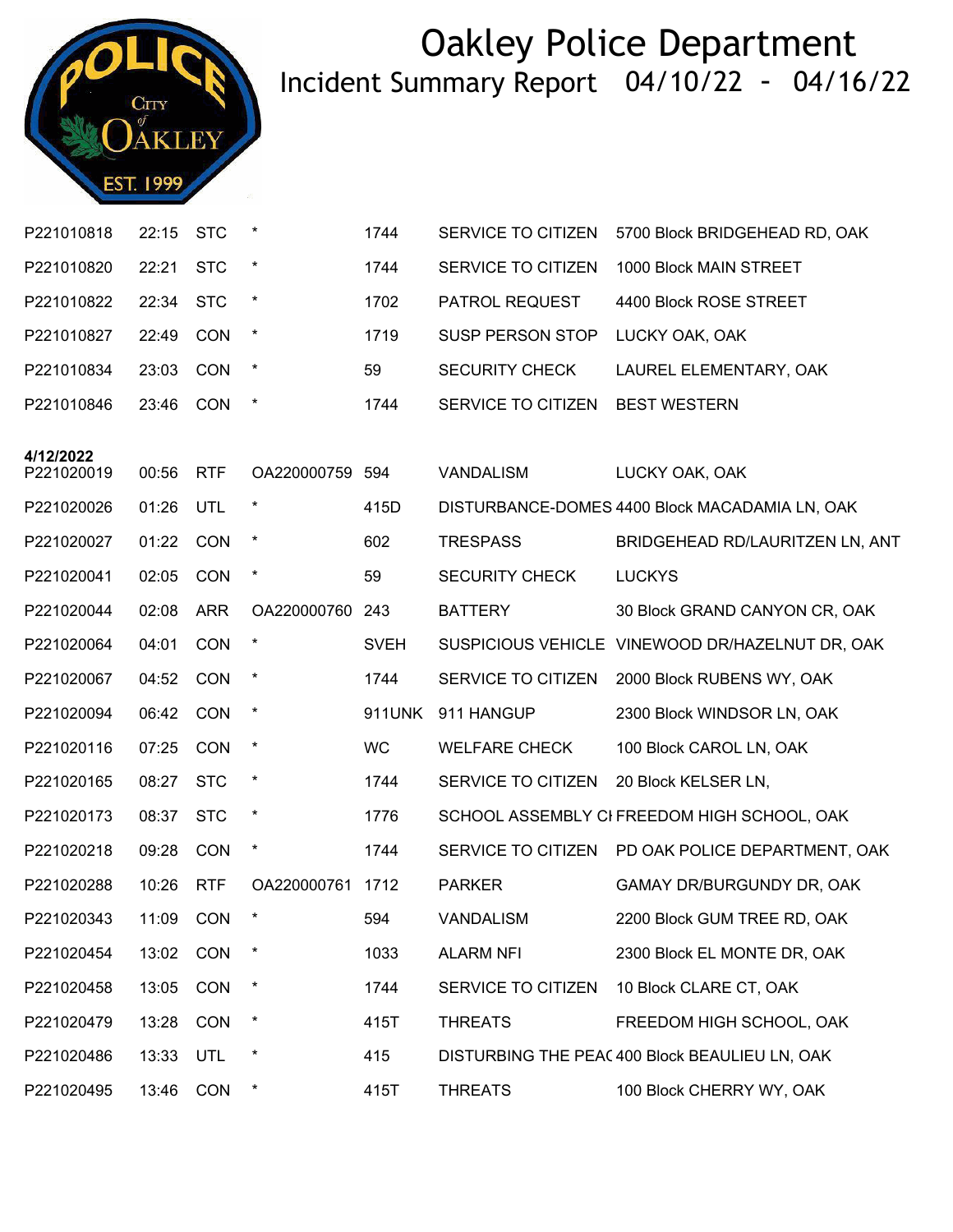

| P221020499 | 13:49     | <b>CON</b> | $\ast$          | <b>STC</b>   | SERVICE TO CITIZEN    | 1300 Block KAY LN, OAK                           |
|------------|-----------|------------|-----------------|--------------|-----------------------|--------------------------------------------------|
| P221020524 | 14:06     | <b>CON</b> | $\star$         | <b>SUPP</b>  |                       | SUPPLEMENTAL REPO SELLERS AV/E CYPRESS RD, OAK   |
| P221020528 | 14:10     | CON        | $\star$         |              | PATREQ PATROL REQUEST | MELLOWOOD DR/W CYPRESS RD, OAK                   |
| P221020545 | 14:30     | UTL        | $\ast$          | <b>STC</b>   | SERVICE TO CITIZEN    | PD OAK POLICE DEPARTMENT, OAK                    |
| P221020567 | 14:50     | UTL        | $\star$         | 1734         | <b>CIVIL</b>          | <b>BIG BREAK MARINA, OAK</b>                     |
|            |           |            |                 |              |                       |                                                  |
| P221020591 | 15:12     | UTL        | $\ast$          | <b>INFO</b>  | <b>BEAT INFO</b>      | FREEDOM HIGH SCHOOL, OAK                         |
| P221020610 | 15:31     | CON        | $\ast$          | <b>STC</b>   | SERVICE TO CITIZEN    | FREEDOM HIGH SCHOOL, OAK                         |
| P221020614 | 15:37     | <b>STC</b> | $\star$         | 1744         | SERVICE TO CITIZEN    | MAIN ST/LIVE OAK AV, OAK                         |
| P221020621 | 15:44     | <b>CON</b> | $\ast$          | 1711         | <b>CVC NON MOVER</b>  | MAIN ST/GARDENIA AV, OAK                         |
| P221020636 | 15:52     | <b>STC</b> | $\ast$          | 1744         | SERVICE TO CITIZEN    | DELTA VISTA MIDDLE SCHOOL, OAK                   |
| P221020637 | 15:55     | <b>CON</b> | $\star$         | 1711         | <b>CVC NON MOVER</b>  | BEH SAVE OUR HOUSE                               |
| P221020667 | 16:17     | <b>CON</b> | $\ast$          | 1744         | SERVICE TO CITIZEN    | 4600 Block ALDER DR, OAK                         |
| P221020716 | 17:13     | CON        | $\ast$          | 1711         | <b>CVC NON MOVER</b>  | CAROL LN/MAIN ST, OAK                            |
| P221020732 | 17:32     | <b>CON</b> | $\star$         | 415          |                       | DISTURBING THE PEACE 1800 Block PORT WY, OAK     |
| P221020736 | 17:38     | <b>RTF</b> | OA220000763 415 |              |                       | DISTURBING THE PEACE VINE HILL RD/LARIAT LN, OAK |
| P221020755 | 18:01     | CON        | $\star$         | 415V         | <b>VERBAL DISPUTE</b> | WALNUT MEADOWS CT/WALNUT MEADOWS                 |
| P221020757 | 17:58     | <b>CON</b> | $\star$         | 1739         |                       | SUPPLEMENTAL REPORT SELLERS AV/E CYPRESS RD, OAK |
| P221020764 | 18:14     | <b>CIT</b> | $\ast$          | 1712         | <b>PARKER</b>         | PICASSO DR/E CYPRESS RD, OAK K                   |
|            |           |            |                 |              |                       |                                                  |
| P221020781 | 18:32 CON |            |                 | <b>CIVIL</b> | <b>CIVIL PROBLEM</b>  | 300 Block LAS DUNAS AV, OAK                      |
| P221020812 | 19:16     | UTL        |                 | 602          | <b>TRESPASS</b>       | 50 Block CAROL LN, OAK                           |
| P221020831 | 19:43     | CON        | $\ast$          | 1711         | <b>CVC NON MOVER</b>  | 10 Block ELEVEN OAK, OAK                         |
| P221020836 | 19:48     | <b>ARR</b> | OA220000764     | 1760         | <b>WARRANT ARREST</b> | 2100 Block LAUREL RD, OAK                        |
| P221020838 | 19:53     | <b>CON</b> |                 | 415D         |                       | DISTURBANCE-DOMES 30 Block ARCHES CT, OAK        |
| P221020879 | 21:06 STC |            |                 | 1744         |                       | SERVICE TO CITIZEN CHANDON WY/DOMAINE WY, OAK    |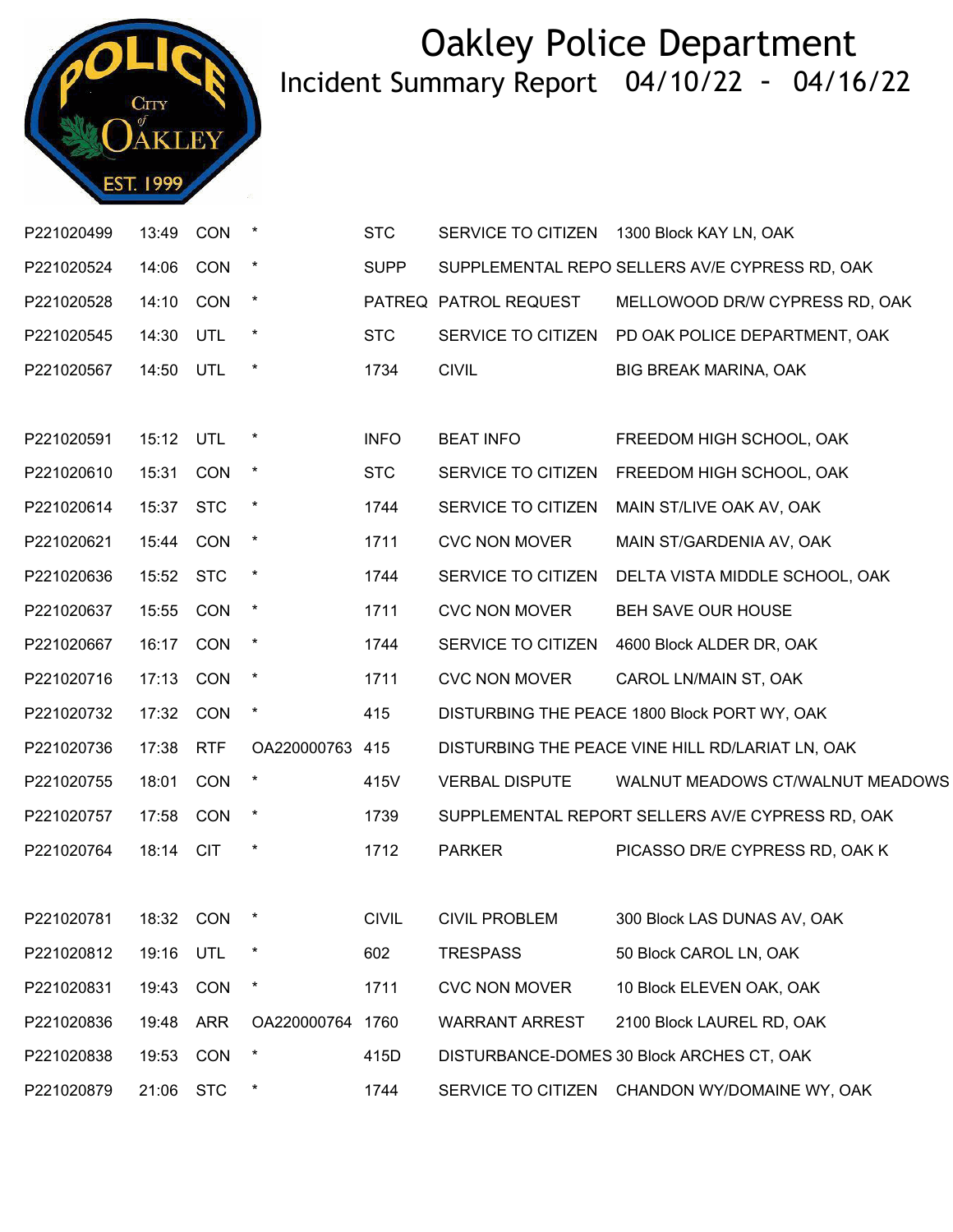

| P221020892 | 21:36     | <b>CIT</b>  | $\star$ | 1711         | <b>CVC NON MOVER</b>                    | NEROLY RD/OAKLEY RD, OAK                      |
|------------|-----------|-------------|---------|--------------|-----------------------------------------|-----------------------------------------------|
| P221020900 | 21:56     | <b>CON</b>  | $\ast$  | 1195         | <b>Traffic Stop</b>                     | MAIN ST/ONEIL CT, OAK                         |
| P221020910 | 22:18     | <b>STC</b>  | $\star$ | 1744         | SERVICE TO CITIZEN                      | <b>TAILWAG INN</b>                            |
| P221020913 | 22:21     | <b>STC</b>  | $\ast$  | 1744         | SERVICE TO CITIZEN                      | <b>SUMMER LAKE DR</b>                         |
| P221020915 | 22:30 CON |             | $\ast$  | 1711         | <b>CVC NON MOVER</b>                    | W CYPRESS RD/ROSE AV, OAK                     |
| P221020929 | 22:56     | <b>STC</b>  | $\star$ | 1744         | SERVICE TO CITIZEN                      | NEROLY RD/LIVE OAK AV, OAK                    |
| P221020930 | 23:00     | CON         | $\star$ | 1710         | <b>CVC MOVER</b>                        | NEROLY/MAIN                                   |
| P221020935 | 23:10     | <b>CON</b>  | $\star$ | 59           | <b>SECURITY CHECK</b>                   | DIAMOND HILLS SPORTS CLUB AND SPA,            |
| P221020938 | 23:19     | <b>STC</b>  | $\ast$  | 1702         | PATROL REQUEST                          | 4400 Block ROSE AVE                           |
| P221020939 | 23:21     | <b>WRN</b>  | $\star$ | 1711         | <b>CVC NON MOVER</b>                    | KENWOOD CT/VINTAGE PW, OAK                    |
| P221020941 | 23:25     | <b>STC</b>  | $\ast$  | 1744         | SERVICE TO CITIZEN                      | <b>UHUAL</b>                                  |
| P221020944 | 23:29     | CON         | $\star$ | 370          | PUBLIC NUISANCE                         | STARBUCKS, OAK BEST WESTERN                   |
| P221020949 | 23:40     | <b>CON</b>  | $\ast$  | 415V         | <b>VERBAL DISPUTE</b>                   | Not Available                                 |
| 4/13/2022  |           |             |         |              |                                         |                                               |
| P221030001 | 00:00     | CON         | $\star$ | 1715         | SUSP VEHICLE STOP                       | TACO BELL OAK, OAK                            |
| P221030026 | 01:17     | <b>CON</b>  | $\star$ | <b>SVEH</b>  |                                         | SUSPICIOUS VEHICLE DAFFODIL DR/NEROLY RD, OAK |
| P221030034 | 02:14     | <b>UNF</b>  | $\ast$  | 1033A        | ALARM AUDIBLE                           | BLACK BEAR DINER, OAK                         |
| P221030036 | 02:19 CON |             | $\star$ | 1033F        | <b>ALARM FALSE</b>                      | 1200 Block SIERRA TRAIL RD, OAK               |
|            |           |             |         |              |                                         |                                               |
| P221030067 | 04:16     | <b>UNF</b>  |         | 1033A        | ALARM AUDIBLE                           | 40 Block CAROL LN, OAK                        |
| P221030076 | 04:53     | CON         |         | 59           | <b>SECURITY CHECK</b>                   | <b>CAROL LN APARTMENTS</b>                    |
| P221030095 | 06:38     | UTL         |         | <b>SSUBJ</b> | <b>SUSPICIOUS SUBJECT Not Available</b> |                                               |
| P221030106 | 07:04     | <b>CIT</b>  | $\ast$  | 1711         | <b>CVC NON MOVER</b>                    | LAUREL/CYPR                                   |
| P221030109 | 07:08     | CON         | $\star$ | <b>SSUBJ</b> |                                         | SUSPICIOUS SUBJECT 5400 Block PIPER LN, OAK   |
|            |           |             |         |              |                                         |                                               |
| P221030144 |           | 07:53 CON * |         |              | 911UNK 911 HANGUP                       | CAROL LN/MAIN ST, OAK                         |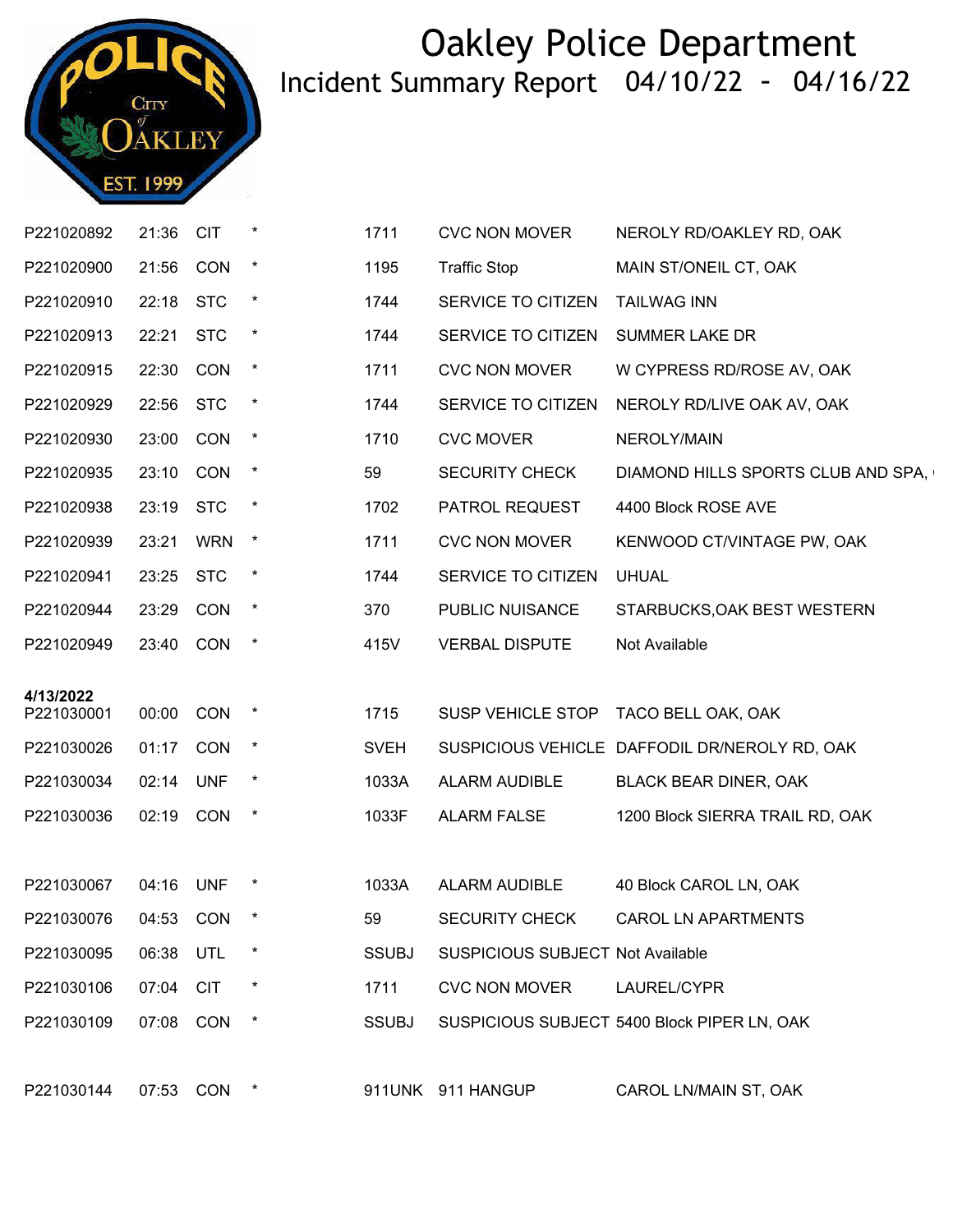

| P221030158 | 08:10     | <b>RTF</b> | OA220000767 10851 |              | <b>VEHICLE THEFT</b>  | 200 Block SHEARWATER WY, OAK                    |
|------------|-----------|------------|-------------------|--------------|-----------------------|-------------------------------------------------|
| P221030162 | 08:16     | <b>STC</b> | $\ast$            | 1776         |                       | SCHOOL ASSEMBLY CI FREEDOM HIGH SCHOOL, OAK     |
| P221030177 | 08:31     | <b>CIT</b> | $\star$           | 1710         | <b>CVC MOVER</b>      | LONE TREE/DAVIDSON                              |
| P221030196 | 08:42     | <b>CIT</b> | $\ast$            | 1710         | <b>CVC MOVER</b>      | TERRANOVA DR/LONE TREE WY, ANT                  |
| P221030207 | 08:55     | <b>CON</b> | $\ast$            | 1711         | <b>CVC NON MOVER</b>  | LONE TREE/DAVIDSON                              |
| P221030209 | 08:57     | CAN        | $\ast$            | <b>STC</b>   | SERVICE TO CITIZEN    | PD OAK POLICE DEPARTMENT, OAK                   |
| P221030224 | 09:07     | <b>STC</b> | $\star$           | 1744         | SERVICE TO CITIZEN    | PD OAK POLICE DEPARTMENT, OAK                   |
| P221030236 | 09:11     | <b>CIT</b> | $\ast$            | 1710         | <b>CVC MOVER</b>      | CLEARBROOK RD/LONE TREE WY, ANT                 |
| P221030245 | 09:18     | <b>CIT</b> | $\star$           | 1710         | <b>CVC MOVER</b>      | LONE TREE WY/DAVISON DR, ANT                    |
| P221030261 | 09:30     | CON        | OA220000768       | 1718         | <b>TOW</b>            | LIVE OAK AV/NEROLY RD, OAK                      |
| P221030265 | 09:35     | <b>CIT</b> | $\star$           | 1710         | <b>CVC MOVER</b>      | LONE TREE/DAVIDSON                              |
| P221030271 | 09:39     | CON        | $\star$           | 1124         |                       | ABANDONED VEHICLE 4500 Block LA CASA CT, OAK    |
| P221030286 | 09:52     | <b>CIT</b> | $\ast$            | 1711         | <b>CVC NON MOVER</b>  | LONE TREE WY/W TREGALLAS RD, ANT                |
| P221030292 | 09:59     | <b>CIT</b> | $\star$           | 1710         | <b>CVC MOVER</b>      | NIGHTENGALE/JAMES DONLON                        |
| P221030319 | 10:19     | <b>STC</b> | $\ast$            | 1744         | SERVICE TO CITIZEN    | OHARA AV/BROWNSTONE RD, OAK                     |
| P221030325 | 10:25     | <b>CIT</b> | $\star$           | 1710         | <b>CVC MOVER</b>      | LONE TREE WY/PUTNAM ST, ANT                     |
| P221030339 | 10:35     | <b>CIT</b> | $\ast$            | 1710         | <b>CVC MOVER</b>      | <b>LONETREE/W TREGALIS</b>                      |
| P221030349 | 10:42     | <b>CIT</b> | $\ast$            | 1710         | <b>CVC MOVER</b>      | <b>LONT TREE/W TREGALIS</b>                     |
| P221030360 | 10:52     | <b>CIT</b> | $\ast$            | 1710         | <b>CVC MOVER</b>      | PLEASANT/LONE TREE WY                           |
| P221030361 | 10:53     | <b>RTF</b> | OA220000769 1718  |              | <b>TOW</b>            | BURGUNDY DR/PORT WY, OAK                        |
| P221030378 | 11:02 CIT |            | $\ast$            | 1710         | <b>CVC MOVER</b>      | LONE TREE WY/PUTNAM ST, ANT                     |
| P221030390 | 11:13     | <b>CIT</b> | $\star$           | 1711         | <b>CVC NON MOVER</b>  | LONE TREE WY/DAVISON DR, ANT                    |
| P221030417 | 11:38     | <b>ARR</b> | OA220000770       | 1760         | <b>WARRANT ARREST</b> | 200 Block STAR ST, OAK                          |
| P221030448 | 12:06     | UTL        | $\ast$            | <b>SSUBJ</b> |                       | SUSPICIOUS SUBJECT FERNWOOD CT/FERNWOOD DR, OAK |
| P221030454 | 12:15     | <b>RTF</b> | OA220000771       | 594          | <b>VANDALISM</b>      | 400 Block AVANTI WY, OAK                        |
| P221030494 | 13:02     | <b>CON</b> | $\star$           | 1712         | <b>PARKER</b>         | 1800 Block TERESA LN, OAK                       |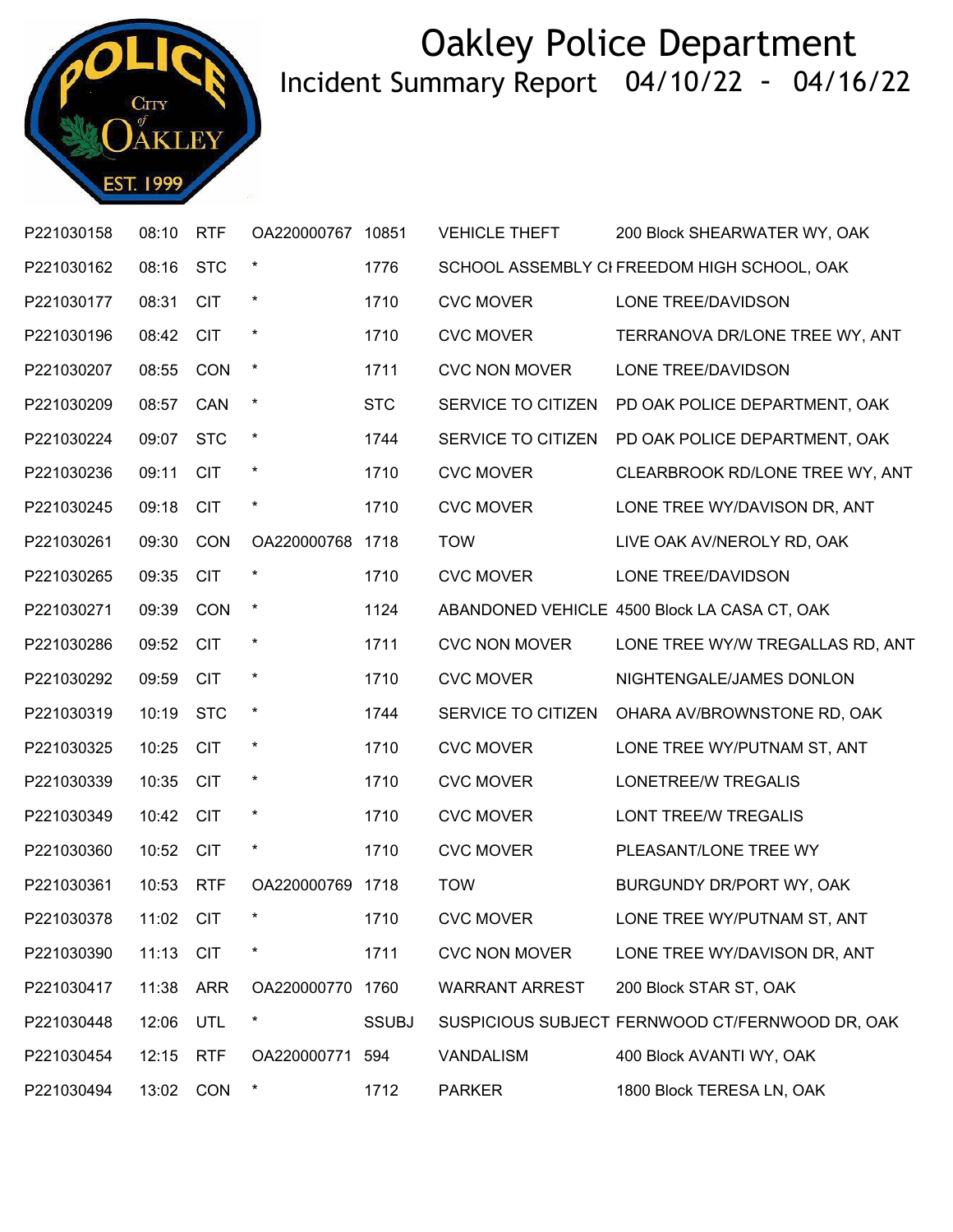

| P221030496           | 13:02     | CON        | $\star$          | 415         |                         | DISTURBING THE PEAC 30 Block GRAND CANYON CR, OAK |
|----------------------|-----------|------------|------------------|-------------|-------------------------|---------------------------------------------------|
| P221030501           | 13:08     | <b>RTF</b> | OA220000785 5305 |             | <b>IDENTITY THEFT</b>   | 700 Block SOLITUDE DR, OAK                        |
| P221030543           | 13:42 STC |            | $\star$          | 1033A       | ALARM AUDIBLE           | 4600 Block BAYSIDE WY, OAK                        |
|                      |           |            |                  |             |                         |                                                   |
| P221030592           | 14:19     | <b>CON</b> | $\star$          | <b>STC</b>  | SERVICE TO CITIZEN      | 400 Block BEAULIEU LN, OAK                        |
| P221030593           | 14:22     | <b>RTF</b> | OA220000780 1731 |             | <b>FOUND PROPERTY</b>   | <b>CROCKETT DOG PARK</b>                          |
| P221030602           | 14:31     | UTL        |                  | 23103       | <b>RECKLESS DRIVING</b> | 4200 Block MEHAFFEY WY, OAK                       |
| P221030606           | 14:34 UTL |            | $\star$          | <b>STC</b>  | SERVICE TO CITIZEN      | 30 Block GRAND CANYON CR, OAK                     |
| P221030629           | 14:55     | CON        | $\star$          | 1739        |                         | SUPPLEMENTAL REPO 2300 Block E CYPRESS RD, OAK    |
| P221030633           | 14:58     | <b>CIT</b> |                  | 1712        | <b>PARKER</b>           | 200 Block BRAZIL CT, OAK                          |
| P221030652           | 15:14     | CON        | $\star$          | 1738        | <b>OUTSIDE ASSIST</b>   | OHARA AV/LAUREL RD, OAK                           |
| P221030663           | 15:26     | <b>UNF</b> | $\star$          | 1712        | <b>PARKER</b>           | <b>BRAMANTE CT</b>                                |
| P221030672           | 15:28     | <b>STC</b> |                  | 1702        | PATROL REQUEST          | JERSEY ISLAND RD/E CYPRESS RD, KNI                |
| P221030684           | 15:47     | <b>WRN</b> | $\star$          | 1712        | <b>PARKER</b>           | 2500 Block TALARIA DR, OAK                        |
| P221030689           | 15:51     | CON        | $\star$          | 1744        | SERVICE TO CITIZEN      | ASHWOOD DR/DAWSON DR, OAK                         |
| P221030695           | 15:56     | <b>CON</b> | $\ast$           | 532         |                         | FRAUD FALSE PRETEN 1500 Block CAMELIA CT, OAK     |
| P221030703           | 16:00     | UTL        | $\ast$           | 20002       |                         | HIT AND RUN MISDEME W CYPRESS RD/OHARA AV, OAK    |
| P221030704           | 15:59     | UTL        | $\star$          | <b>SUPP</b> |                         | SUPPLEMENTAL REPO LIVE OAK AV/NEROLY RD, OAK      |
| P221030720           | 16:16     | <b>STC</b> | $\star$          | 1744        | SERVICE TO CITIZEN      | MAIN ST/NORCROSS LN, OAK                          |
| P221030723           | 16:22 CON |            |                  | 1744        | SERVICE TO CITIZEN      | MAIN ST/NORCROSS LN, OAK                          |
| P221030726 16:26 UTL |           |            |                  | 23103       |                         | RECKLESS DRIVING  OHARA AV/LAUREL RD, OAK         |
| P221030740           | 16:40     | CON        |                  | <b>STC</b>  | SERVICE TO CITIZEN      | PD OAK POLICE DEPARTMENT, OAK                     |
| P221030741           | 16:41     | UTL        | $\star$          | 300         | DEPENDENT CHILD         | TACO BELL OAK, OAK                                |
| P221030742           | 16:41     | <b>RTF</b> | OA220000772 5305 |             | <b>IDENTITY THEFT</b>   | 1200 Block SIERRA TRAIL RD, OAK                   |
| P221030749           | 16:45     | UTL        |                  | 23103       | <b>RECKLESS DRIVING</b> | OHARA AV/CHIANTI WY, OAK                          |
| P221030760           | 16:56     | CON        | $\ast$           | 415         |                         | DISTURBING THE PEAC 1300 Block GAMAY CR, OAK      |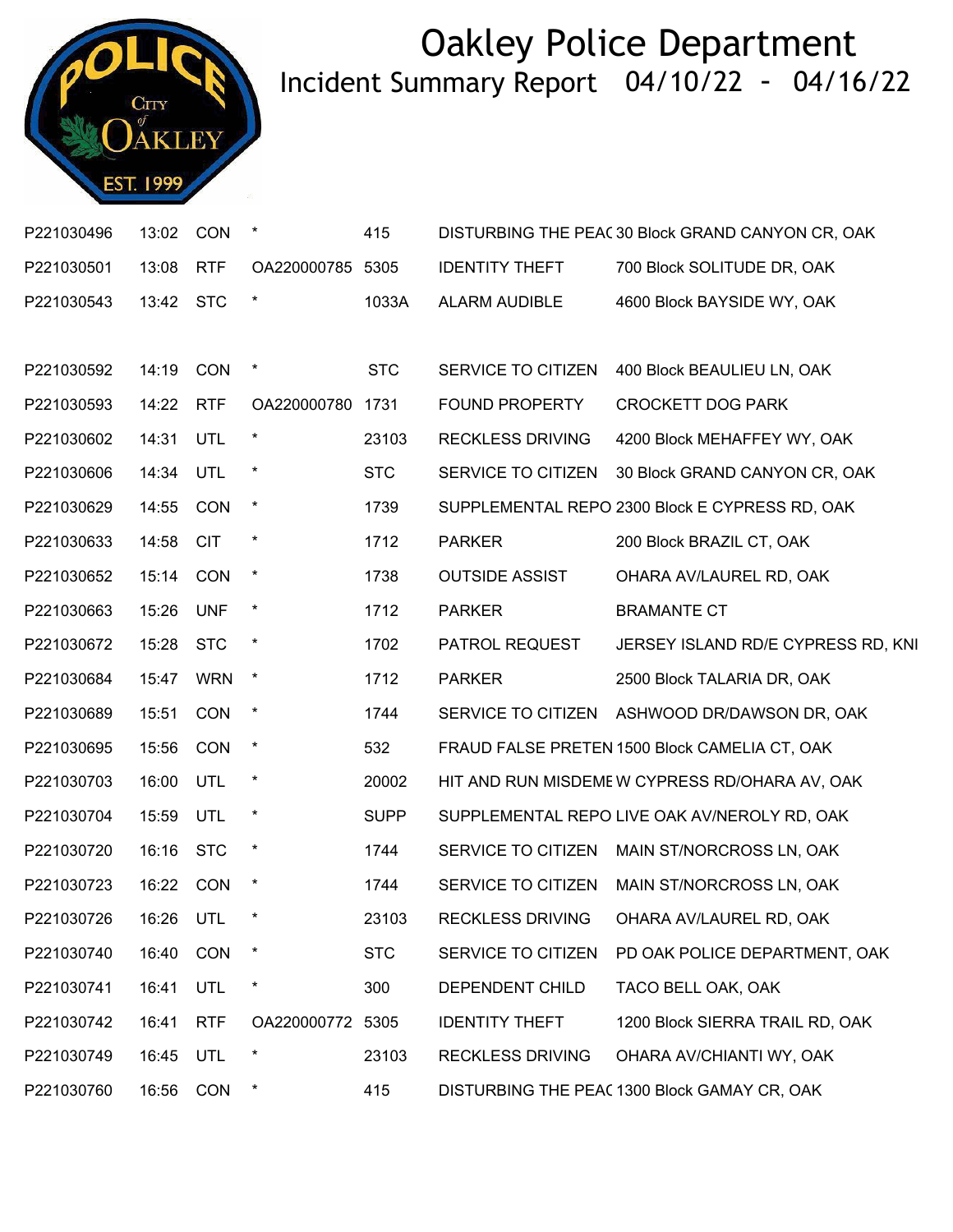

| P221030816 | 18:00     | <b>CON</b> | $\star$ | 415UG | UNWANTED GUEST        | 4700 Block MAIN ST, OAK                          |
|------------|-----------|------------|---------|-------|-----------------------|--------------------------------------------------|
| P221030817 | 18:02 STC |            |         | 1744  | SERVICE TO CITIZEN    | 400 Block HAZELNUT DR, OAK                       |
| P221030818 | 18:04     | CON        |         | 1021  | <b>TELEPHONE CALL</b> | PD OAK POLICE DEPARTMENT, OAK                    |
| P221030821 | 18:06     | CON        | $\star$ | 1744  |                       | SERVICE TO CITIZEN 1600 Block ASHWOOD DR, OAK    |
| P221030830 | 18:17     | CON        | $\star$ | STC.  |                       | SERVICE TO CITIZEN PD OAK POLICE DEPARTMENT, OAK |

| P221030858 | 18:52 | <b>CON</b> | $\ast$  | <b>SSUBJ</b> |                        | SUSPICIOUS SUBJECT 3800 Block HARVEST CR, OAK |
|------------|-------|------------|---------|--------------|------------------------|-----------------------------------------------|
| P221030883 | 19:48 | <b>CON</b> | $\ast$  | 370          | <b>PUBLIC NUISANCE</b> | 300 Block BAYVIEW DR, OAK                     |
| P221030889 | 19:59 | <b>STC</b> | $\ast$  | 1738         | <b>OUTSIDE ASSIST</b>  | 4500 Block LARIAT LN, OAK                     |
| P221030902 | 20:13 | <b>CON</b> | $\star$ | 1744         | SERVICE TO CITIZEN     | 2000 Block RUBENS WY, OAK                     |
| P221030914 | 20:23 | <b>CON</b> | $\ast$  | 1744         | SERVICE TO CITIZEN     | 20 Block BRAMANTE CT, OAK                     |
| P221030945 | 21:22 | UTL        | $\star$ | <b>SVEH</b>  |                        | SUSPICIOUS VEHICLE 1300 Block BYNUM WY, OAK   |
| P221030957 | 22:05 | <b>CON</b> | $\ast$  | 1710         | <b>CVC MOVER</b>       | VINTAGE PW/MAIN ST, OAK                       |
| P221030966 | 22:22 | CAN        | $\star$ | <b>OASST</b> | <b>OUTSIDE ASSIST</b>  | 800 Block DISCOVERY BAY BL, DBA               |

| A/1A/2022  |       |            |                  |       |                         |                                            |
|------------|-------|------------|------------------|-------|-------------------------|--------------------------------------------|
| P221031001 | 23:31 | <b>RTF</b> | OA220000777      | 594   | <b>VANDALISM</b>        | 200 Block LAVENDER WY, OAK                 |
| P221030998 | 23:15 | <b>UTL</b> | $\ast$           | 23103 | <b>RECKLESS DRIVING</b> | DELTA VISTA MIDDLE SCHOOL, OAK             |
| P221030997 | 23:12 | <b>UNF</b> | $\star$          | 1033A | ALARM AUDIBLE           | <b>BLACK BEAR DINER, OAK</b>               |
| P221030991 | 22:57 | <b>CON</b> | $\ast$           | 1711  | <b>CVC NON MOVER</b>    | TACO BELL OAK, OAK                         |
| P221030983 | 22:47 | <b>ARR</b> | OA220000776 2736 |       |                         | VIOLATION DOM VIOL (40 Block CAROL LN, OAK |
| P221030978 | 22:43 | <b>WRN</b> | $\ast$           | 1711  | <b>CVC NON MOVER</b>    | E CYPRESS RD/RUBENS WY, OAK                |
| P221030974 | 22:37 | <b>CON</b> | $\ast$           | 1196  | SUSP VEHICLE STOP       | GARDENIA AV/ASHWOOD DR, OAK                |
| P221030970 | 22:26 | <b>RTF</b> | OA220000775 594  |       | <b>VANDALISM</b>        | 20 Block BRAMANTE CT, OAK                  |

P221040023

02:03 UTL \* PROM PROM SHOOT 4300 Block E SUMMER LAKE DR, OAK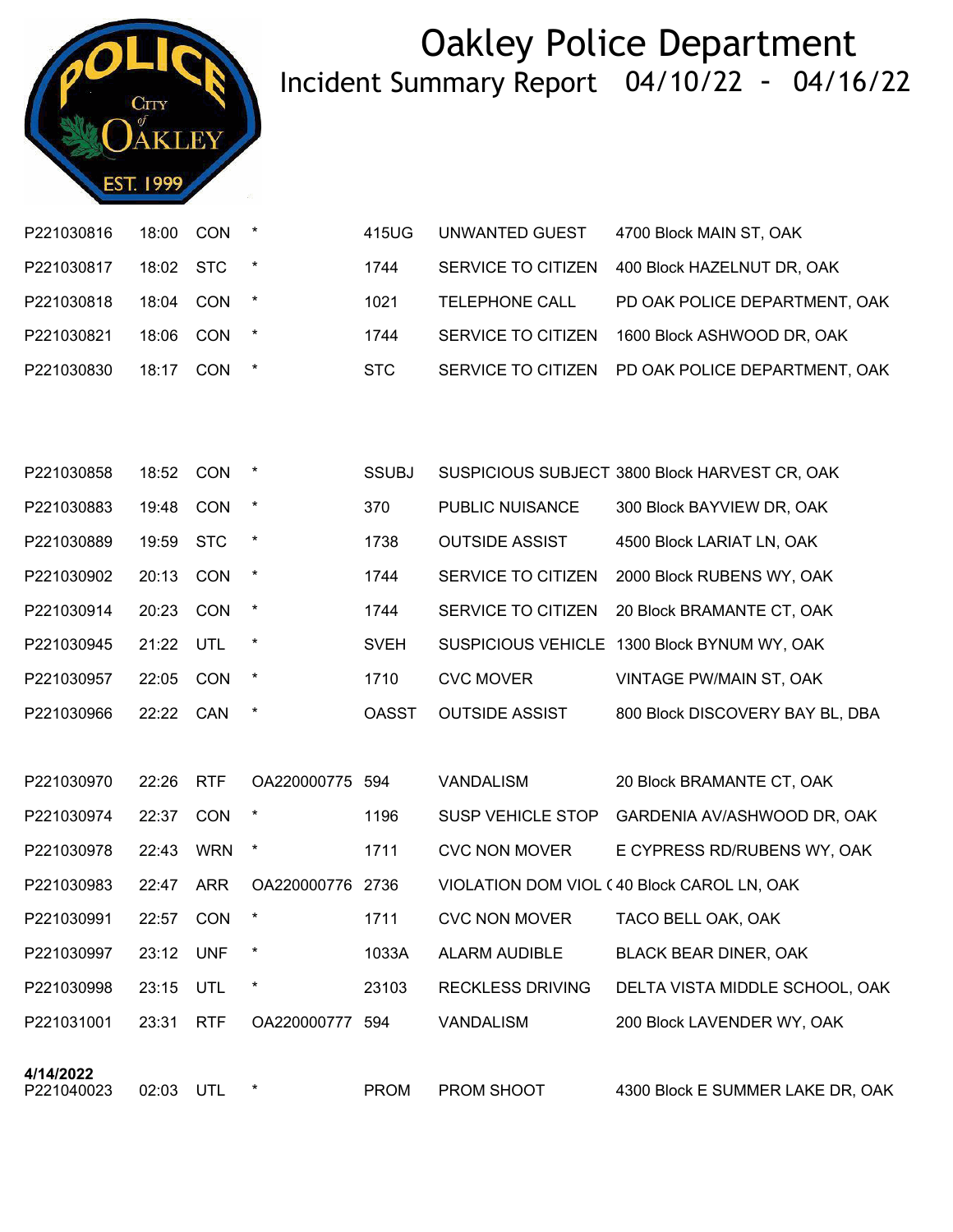

| P221040025 | 02:14 CON |            | $\ast$      | 1125          | <b>TRAFFIC HAZARD</b>  | EMPIRE AV/LAUREL RD, OAK                              |
|------------|-----------|------------|-------------|---------------|------------------------|-------------------------------------------------------|
| P221040030 | 02:39     | CON        | $\star$     | 1195          | <b>Traffic Stop</b>    | E CYPRESS RD/SELLERS AV, OAK                          |
| P221040032 | 02:42     | <b>UNF</b> | $\ast$      | 1033A         | <b>ALARM AUDIBLE</b>   | 900 Block TALARIA CT, OAK                             |
| P221040035 | 03:00     | CON        | $\ast$      | <b>FINFO</b>  |                        | FIRE/EMS RESPONSE I TACO BELL OAK, OAK                |
| P221040070 | 05:47     | <b>CON</b> | $\star$     | 1744          | SERVICE TO CITIZEN     | E CYPRESS RD/MAIN ST, OAK                             |
| P221040079 | 06:38     | UTL        | $\ast$      | <b>911UNK</b> | 911 HANGUP             | 100 Block CHERRY WY, OAK                              |
| P221040095 | 07:17 CIT |            | $\ast$      | 22500F        |                        | VEH BLOCKING SIDEW 4800 Block CANOPY LN, OAK          |
| P221040124 | 08:02     | <b>STC</b> | $\star$     | 370           | PUBLIC NUISANCE        | LIVE OAK AV/QUAIL GLEN DR, OAK                        |
| P221040142 | 08:33     | <b>STC</b> | $\ast$      | 1745          | <b>OUT MISC</b>        | PD OAK POLICE DEPARTMENT, OAK                         |
|            |           |            |             |               |                        |                                                       |
| P221040155 | 08:40     | UTL        | $\ast$      | <b>WC</b>     | <b>WELFARE CHECK</b>   | E CYPRESS RD/BETHEL ISLAND RD, OAK                    |
| P221040161 | 08:45     | UTL        | $\ast$      | 370           | PUBLIC NUISANCE        | MCDONALDS OAK, OAK                                    |
| P221040163 | 08:49 CON |            | $\star$     | 1744          | SERVICE TO CITIZEN     | 1400 Block BUTTONS CT, OAK                            |
| P221040176 | 08:56     | <b>CON</b> | $\star$     |               | PATREQ PATROL REQUEST  | No House Number                                       |
| P221040194 | 09:29     | <b>AIC</b> | OA220000779 | 17131         | <b>ACCIDENT INJURY</b> | HOLLY DR/EMPIRE AV, OAK                               |
| P221040200 | 09:36     | <b>CON</b> | $\star$     | 1033F         | <b>ALARM FALSE</b>     | 1800 Block WALNUT GROVE CT, OAK                       |
| P221040203 | 09:38     | CON        | $\ast$      | 1033F         | <b>ALARM FALSE</b>     | Not Available                                         |
| P221040211 | 09:44     | <b>STC</b> | $\ast$      | 1776          |                        | SCHOOL ASSEMBLY CI FREEDOM HIGH SCHOOL, OAK           |
| P221040239 | 10:20     | <b>CON</b> | $\ast$      | 1744          |                        | SERVICE TO CITIZEN E CYPRESS RD/BETHEL ISLAND RD, OAK |
| P221040260 | 10:41     | <b>CON</b> | $\star$     | <b>SSUBJ</b>  |                        | SUSPICIOUS SUBJECT SELLERS AV/E CYPRESS RD, OAK       |
| P221040276 |           | 10:58 CON  |             | 1744          |                        | SERVICE TO CITIZEN PD OAK POLICE DEPARTMENT, OAK      |
| P221040283 | 11:05 CON |            | $\ast$      | 1739          |                        | SUPPLEMENTAL REPORT 1200 Block COMITE CT              |
|            |           |            |             |               |                        |                                                       |
| P221040320 | 11:46     | CON        | $\ast$      | 1734          | <b>OAK CIVIL</b>       | 70 Block PRESCOTT CR, OAK                             |
| P221040357 | 12:28     | CON        | $\ast$      | 415D          |                        | DISTURBANCE-DOMESTIC 10 Block DA VINCI CT, OAK        |
| P221040385 | 12:56     | UTL        |             | <b>STC</b>    |                        | SERVICE TO CITIZEN 1800 Block HAMBURG ST, OAK         |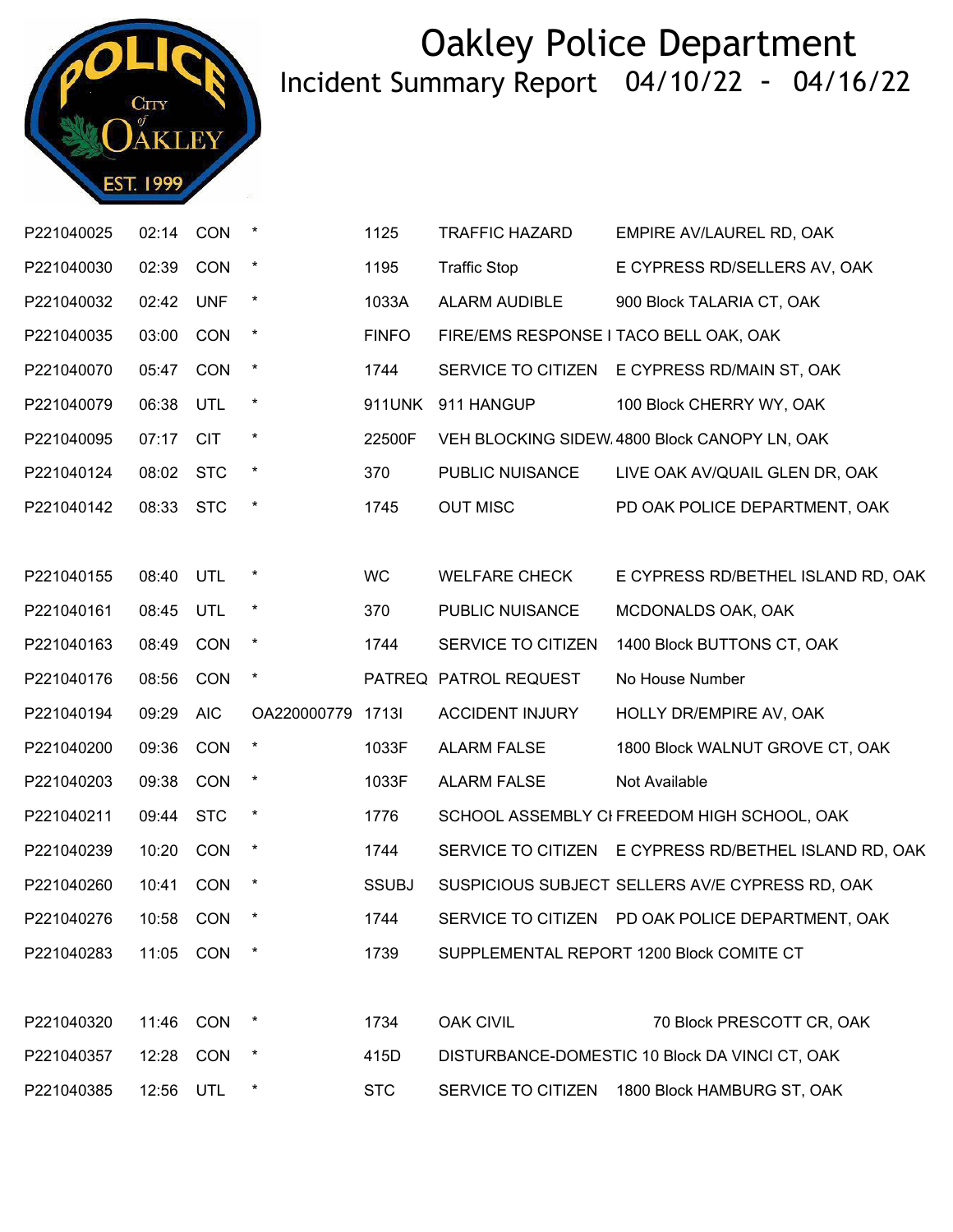

| P221040442 | 13:55     | CON        | $\ast$          | 484G        | <b>FRAUD CREDIT CARD</b>        | 200 Block YELLOW ROSE CR, OAK                      |
|------------|-----------|------------|-----------------|-------------|---------------------------------|----------------------------------------------------|
| P221040443 | 13:58     | CON        | $\ast$          | 1744        | SERVICE TO CITIZEN              | <b>GLACIER WY/YOSEMITE CR, OAK</b>                 |
| P221040451 | 14:09     | <b>CON</b> | $\star$         | <b>STC</b>  | SERVICE TO CITIZEN              | PD OAK POLICE DEPARTMENT, OAK                      |
| P221040487 | 14:53     | UTL        | $\star$         | 415MC       | LOUD MOTORCYCLE                 | 4400 Block MACADAMIA LN, OAK                       |
| P221040501 | 15:10     | <b>CON</b> | $\star$         | 1744        | SERVICE TO CITIZEN              | RALEYS OAK, OAK                                    |
|            |           |            |                 |             |                                 |                                                    |
| P221040514 | 15:27     | <b>STC</b> | $\star$         | 1744        | SERVICE TO CITIZEN              | EMPIRE AV/MAIN ST, OAK                             |
| P221040517 | 15:27     | CON        | $\star$         | 1126        |                                 | OCCUPIED STALLED VI OHARA AV/LAUREL RD, OAK        |
| P221040525 | 15:34     | UTL        | $\star$         | 415F        |                                 | DISTURBANCE-FIGHT FRANK HENGEL WY/ESCHER CR, OAK   |
| P221040528 | 15:39     | CON        | $\star$         | 415MC       | LOUD MOTORCYCLE                 | 4200 Block MEHAFFEY WY, OAK                        |
| P221040538 | 15:48     | <b>RTF</b> | OA220000782 487 |             | <b>GRAND THEFT</b>              | 20 Block BLUE HERON CT, OAK                        |
| P221040539 | 15:48     | <b>CON</b> | $\ast$          | 1744        | SERVICE TO CITIZEN              | LAUREL RD/EMPIRE AV, OAK                           |
| P221040543 | 15:50     | <b>CON</b> | $\star$         | <b>SUPP</b> | SUPPLEMENTAL REPO Not Available |                                                    |
| P221040553 | 15:53     | CON        | $\star$         | 1744        | SERVICE TO CITIZEN              | OHARA PARK SCHOOL, OAK                             |
| P221040576 | 16:16     | <b>RTF</b> | OA220000783 243 |             | <b>BATTERY</b>                  | E CYPRESS RD/MAIN ST, OAK                          |
| P221040579 | 16:18     | <b>CON</b> | $\star$         | 1744        | SERVICE TO CITIZEN              | WESTMOOR CR/PENDLETON CT, OAK                      |
| P221040588 | 16:30     | <b>UTL</b> | $\star$         | 911UNK      | 911 HANGUP                      | MACADAMIA LN/CASHEW LN, OAK                        |
| P221040590 | 16:31     | <b>CON</b> | $\star$         | 415V        | <b>VERBAL DISPUTE</b>           | 1400 Block QUAIL VALLEY RUN, OAK                   |
| P221040593 | 16:35     | UTL        | $\star$         | 23103       | <b>RECKLESS DRIVING</b>         | EMPIRE AV/OAKLEY RD, OAK                           |
| P221040603 | 16:53     | <b>CON</b> | $\star$         | <b>SUPP</b> |                                 | SUPPLEMENTAL REPO OHARA PARK SCHOOL, OAK           |
| P221040605 | 16:59 CON |            | $\star$         | <b>SUPP</b> |                                 | SUPPLEMENTAL REPO 4600 Block BAYSIDE WY, OAK       |
| P221040608 | 17:03     | <b>CON</b> |                 | 1744        | SERVICE TO CITIZEN              | 200 Block MERLOT LN, OAK                           |
| P221040612 | 17:05     | <b>STC</b> | $\star$         | <b>SUPP</b> |                                 | SUPPLEMENTAL REPO 1400 Block QUAIL VALLEY RUN, OAK |
| P221040625 | 17:22     | <b>CON</b> | $\ast$          | 1744        | SERVICE TO CITIZEN              | 1400 Block QUAIL VALLEY RUN, OAK                   |
| P221040630 | 17:26     | CON        | $\ast$          | 23103       | <b>RECKLESS DRIVING</b>         | FAIRHAVEN CT/ROBERT WY, OAK                        |
| P221040681 | 18:20     | <b>STC</b> | $\star$         | 1744        | SERVICE TO CITIZEN              | PD OAK POLICE DEPARTMENT, OAK                      |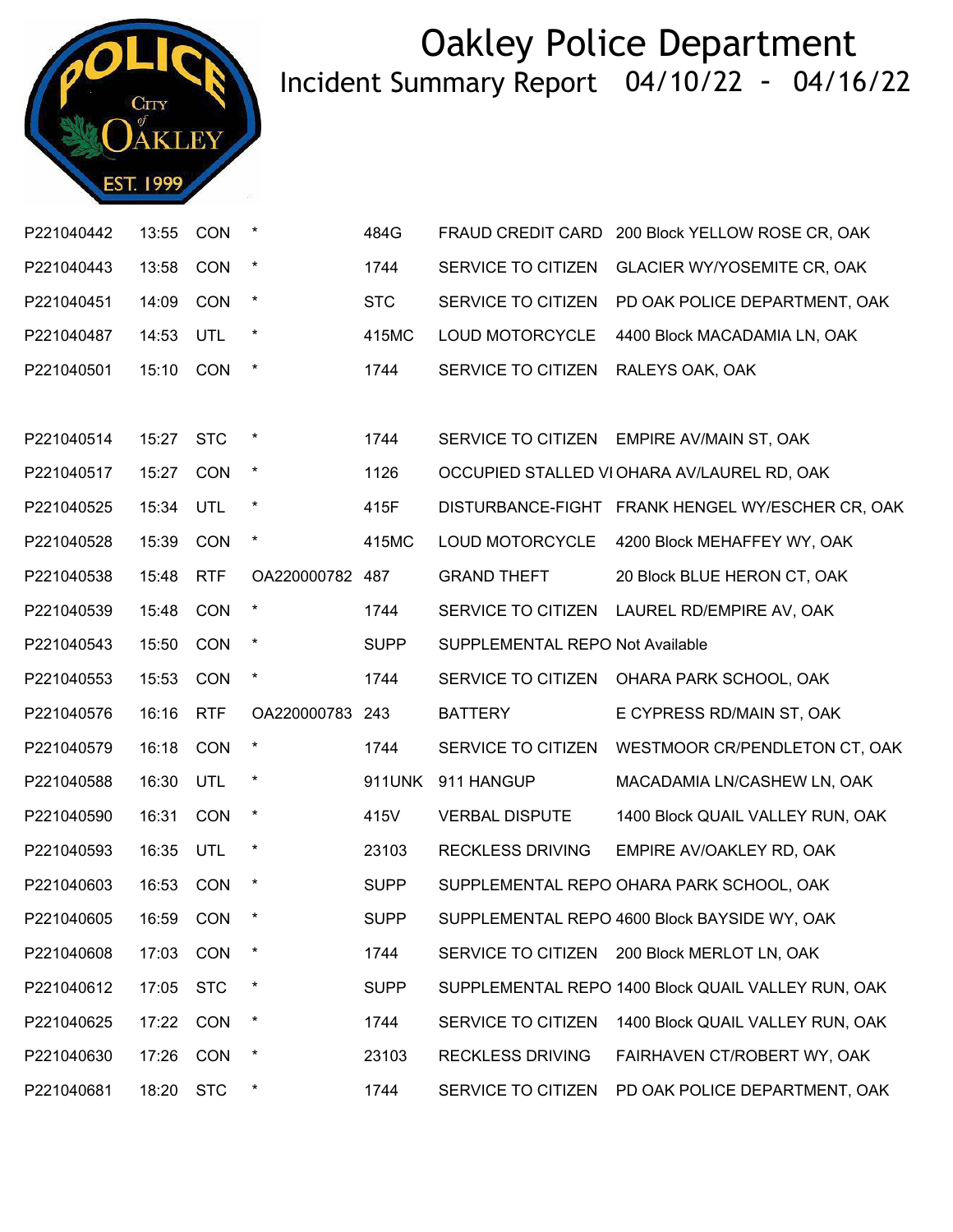

| P221040710 | 19:01     | CON        | $\star$    | 1710         | <b>CVC MOVER</b>                   | LAUREL/SR 4                                         |
|------------|-----------|------------|------------|--------------|------------------------------------|-----------------------------------------------------|
| P221040714 | 19:13     | CON        | $^{\star}$ | 1711         | <b>CVC NON MOVER</b>               | OAKLEY RD/BELDIN LN, OAK                            |
| P221040715 | 19:13     | CON        | $\star$    | 1710         | <b>CVC MOVER</b>                   | VINTAGE PW/WALNUT MEADOWS DR, OAK                   |
| P221040731 | 19:30     | CON        | $\star$    | 1711         | <b>CVC NON MOVER</b>               | MAIN ST/BRIDGEHEAD RD, OAK                          |
| P221040738 | 19:39     | CON        | $\star$    | 1711         | <b>CVC NON MOVER</b>               | WILBUR/BRIDGEHEAD                                   |
| P221040741 | 19:43     | <b>CON</b> | $\star$    | 1033F        | <b>ALARM FALSE</b>                 | PD OAK POLICE DEPARTMENT, OAK                       |
| P221040742 | 19:45     | <b>CIT</b> | $\ast$     | 1710         | <b>CVC MOVER</b>                   | W CYPRESS RD/DUARTE AV, OAK                         |
| P221040752 | 20:00     | <b>CON</b> | $\star$    | 1710         | <b>CVC MOVER</b>                   | EMPIRE AV/MAIN ST, OAK                              |
| P221040759 | 20:12     | <b>CON</b> | $\star$    | 1738         | <b>OUTSIDE ASSIST</b>              | SKIPOLINIS PIZZA OAK, OAK                           |
| P221040766 | 20:26     | UTL        | $\ast$     | <b>SVEH</b>  | SUSPICIOUS VEHICLE RALEYS OAK, OAK |                                                     |
|            |           |            |            |              |                                    |                                                     |
| P221040826 | 22:36     | UTL        | $\ast$     | 1664         |                                    | VIOLATION RESTRAINING ORD 400 Block W RUBY          |
| P221040836 | 22:49     | UTL        | $\star$    | 1664         |                                    | ST, OAK VIOLATION RESTRAINING ORD 400 Block W       |
| P221040839 | 22:53     | <b>UNF</b> | $\star$    | 415M         | ROBD STUSDAK                       | 4000 Block BLACKSMITH CR, OAK                       |
| P221040854 | 23:22     | UTL        | $\ast$     | <b>SCIRC</b> |                                    | SUSPICIOUS CIRCUMS ALMOND GROVE ELEMENTARY OAK, OAK |
| P221040859 | 23:36     | CON        | $\ast$     | 1744         | SERVICE TO CITIZEN                 | 200 Block ROBINWOOD AV, OAK                         |
| P221040863 | 23:39     | CON        | $\star$    | 1195         | <b>Traffic Stop</b>                | UNK LOC                                             |
| P221040869 | 23:46     | <b>CON</b> | $\ast$     | 415M         | <b>LOUD MUSIC</b>                  | 400 Block SUSIE ST, OAK                             |
| 4/15/2022  |           |            |            |              |                                    |                                                     |
| P221050003 | 00:00 CON |            |            | 59           | <b>SECURITY CHECK</b>              | FREEDOM HIGH SCHOOL, OAK                            |
| P221050005 | 00:01     | <b>STC</b> |            | 1702         | PATROL REQUEST                     | 4000 Block LIVE OAK AVE                             |
| P221050013 | 00:15     | <b>CON</b> | $\star$    | 1744         | SERVICE TO CITIZEN                 | 100 Block PROSPECT CT, OAK                          |
| P221050022 | 00:39     | <b>STC</b> | $\ast$     | 1744         | SERVICE TO CITIZEN                 | <b>UHUAL</b>                                        |
| P221050023 | 00:43     | <b>STC</b> |            | 1744         | SERVICE TO CITIZEN                 | 2000 Block RUBAN WAY                                |
| P221050028 | 00:50 STC |            | $\ast$     | 1702         | PATROL REQUEST                     | 4400 Block ROSE AVE                                 |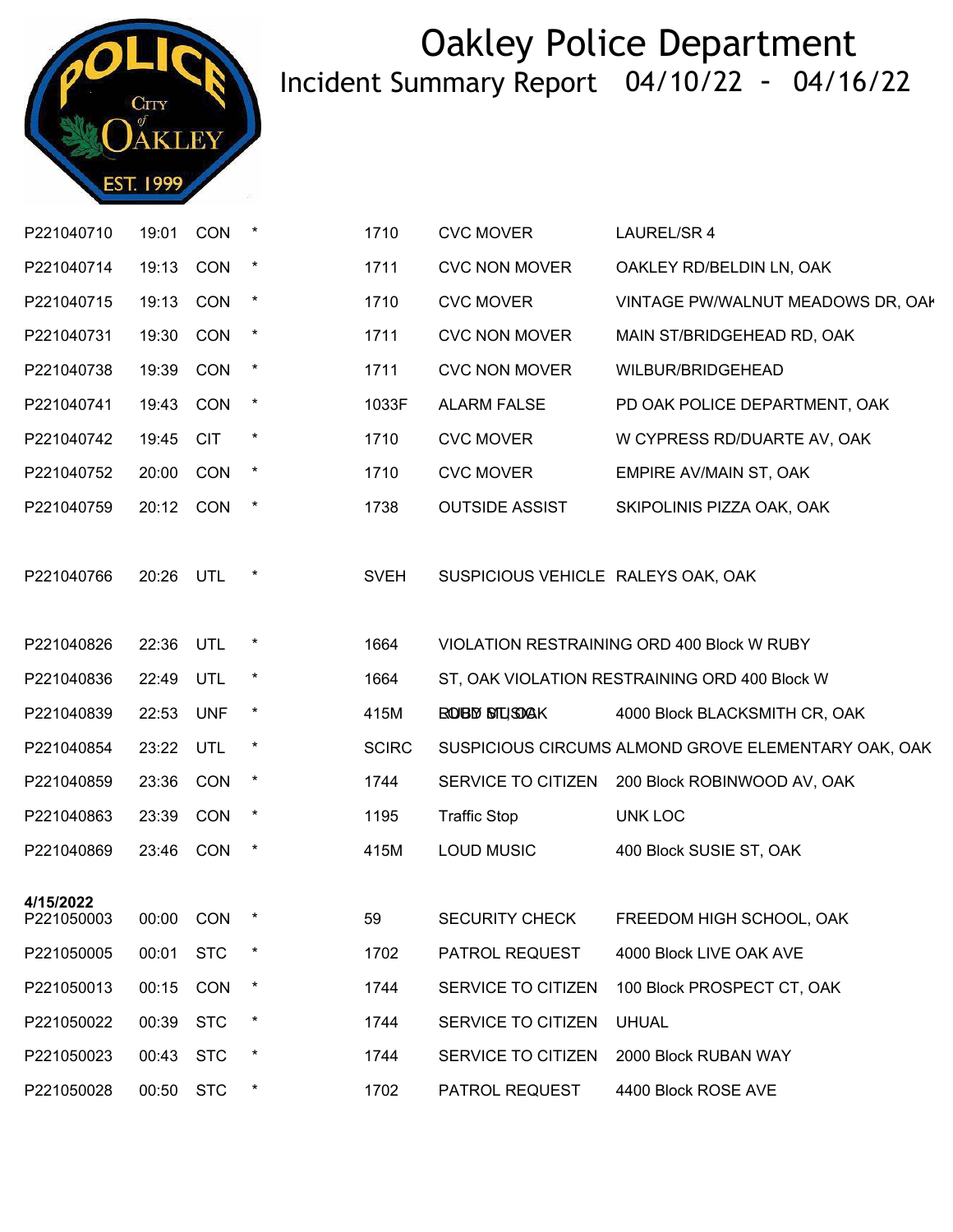

| P221050038 | 01:50     | <b>CON</b> | $\star$            | 1719       | SUSP PERSON STOP           | <b>RALEYS</b>                               |
|------------|-----------|------------|--------------------|------------|----------------------------|---------------------------------------------|
| P221050050 | 02:51     | <b>CON</b> | $\ast$             | 1744       | SERVICE TO CITIZEN         | 50 Block VELLA CR, OAK                      |
| P221050053 | 03:14     | <b>CON</b> | $\star$            | 1710       | <b>CVC MOVER</b>           | W CYPRESS RD/OHARA AV, OAK                  |
| P221050056 | 03:35     | <b>CON</b> | $\star$            | 1710       | <b>CVC MOVER</b>           | W CYPRESS RD/OHARA AV, OAK                  |
| P221050058 | 03:42 CON |            | $\star$            | 1710       | <b>CVC MOVER</b>           | W CYPRESS RD/CHRISTINE LN, OAK              |
| P221050065 | 04:27     | CON        | $\star$            | 1710       | <b>CVC MOVER</b>           | W CYPRESS RD/OHARA AV, OAK                  |
| P221050107 | 07:40     | <b>STC</b> | $\star$            | 1776       |                            | SCHOOL ASSEMBLY CI FREEDOM HIGH SCHOOL, OAK |
| P221050115 | 07:49     | <b>STC</b> | $\star$            | 1744       | SERVICE TO CITIZEN         | IRON HOUSE ELEMENTARY SCHOOL, OAK           |
| P221050122 | 07:57     | UTL        | $\star$            | 594        | <b>VANDALISM</b>           | 2100 Block LAUREL RD, OAK                   |
| P221050128 | 08:04     | UTL        | $\star$            | 911UNK     | 911 HANGUP                 | 1100 Block OHARA AV, OAK                    |
| P221050131 | 08:06     | UTL        | $\star$            |            | 911UNK 911 HANGUP          | 300 Block STONY HILL CR, OAK                |
| P221050143 | 08:25     | CON        | $\star$            | 5305       | <b>IDENTITY THEFT</b>      | 700 Block SOLITUDE DR, OAK                  |
| P221050148 | 08:29     | <b>STC</b> | $\star$            | 1744       | SERVICE TO CITIZEN         | Not Available                               |
| P221050152 | 08:34     | <b>CIT</b> | $\ast$             | <b>ORD</b> |                            | ORDINANCE VIOLATIOI ALDER DR/PORT CT, OAK   |
| P221050177 | 09:02     | <b>STC</b> | $\star$            | 1732       |                            | SUSP CIRCUMSTANCE 200 Block HILL AV, OAK    |
| P221050194 | 09:23     | <b>RTF</b> | OA220000786 10851R |            | 10851 RECOVERY             | ARCO MAIN/CYPRESS                           |
| P221050204 | 09:31     | CON        | $\star$            | 370        | PUBLIC NUISANCE            | VINEWOOD DR/HAZELNUT DR, OAK                |
| P221050238 | 10:06     | <b>RTF</b> | OA220000787 594    |            | <b>VANDALISM</b>           | 100 Block WOODRIDGE PL, OAK                 |
| P221050302 | 11:32     | <b>UNF</b> | $\star$            | <b>UNK</b> | UNKNOWN PROBLEM            | 1600 Block ASHWOOD DR, OAK                  |
| P221050316 | 11:48     | <b>CON</b> | $\ast$             | <b>CSB</b> | <b>CIVIL STANDBY</b>       | PD OAK POLICE DEPARTMENT, OAK               |
| P221050325 | 11:56     | <b>WRN</b> | $\ast$             | 1710       | <b>CVC MOVER</b>           | OAKLEY RD/LIVE OAK AV, OAK                  |
| P221050330 | 12:01     | <b>WRN</b> | ×                  | 1711       | <b>CVC NON MOVER</b>       | NEROLY RD/PLACER DR, OAK                    |
| P221050332 | 11:59     | <b>STC</b> | $\ast$             | 1744       | SERVICE TO CITIZEN         | 1600 Block ASHWOOD DR, OAK                  |
| P221050337 | 12:11     | <b>WRN</b> | $\star$            | 1711       | <b>CVC NON MOVER</b>       | <b>GARDENIA AV/MAIN ST, OAK</b>             |
| P221050348 | 12:16     | <b>RTF</b> | OA220000790 1718   |            | <b>TOW</b>                 | 1800 Block TERESA LN, OAK                   |
| P221050387 | 12:55     | <b>AIC</b> | OA220000789 1713P  |            | ACCIDENT PROPERTY BROWN RD |                                             |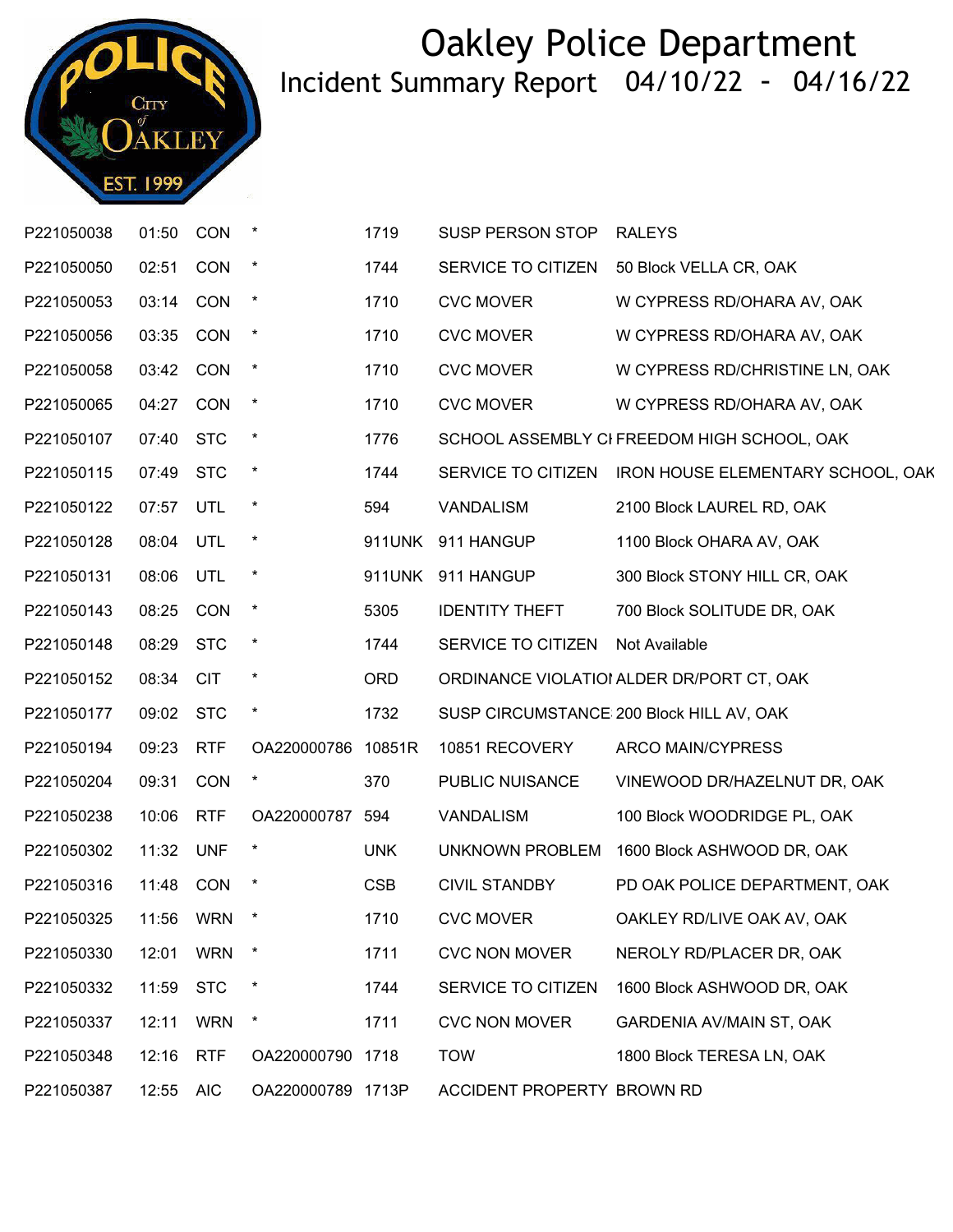

| P221050388 | 12:55     | <b>STC</b> | $\star$     | 1744         | SERVICE TO CITIZEN        | 1800 Block LOCKE CT, OAK                             |
|------------|-----------|------------|-------------|--------------|---------------------------|------------------------------------------------------|
| P221050401 | 13:12     | UTL        |             | 911UNK       | 911 HANGUP                | 1100 Block COVERED WAGON DR, OAK                     |
| P221050419 | 13:30 UTL |            | $\star$     | 23103        | <b>RECKLESS DRIVING</b>   | EMPIRE AV/W CYPRESS PL, OAK                          |
| P221050420 | 13:34     | <b>CON</b> | $\star$     | 1732         |                           | SUSP CIRCUMSTANCE TACO BELL OAK, OAK                 |
| P221050447 | 14:04     | <b>WRN</b> | $\star$     | 1711         | <b>CVC NON MOVER</b>      | <b>GARDENIA AV/MAIN ST, OAK</b>                      |
| P221050492 | 14:51     | <b>CON</b> | $\star$     | 1719         | SUSP PERSON STOP          | POPEYES LOUISIANA KITCHEN, OAK                       |
| P221050509 | 15:18     | UTL        | $\star$     | 5305         | <b>IDENTITY THEFT</b>     | 300 Block OHARA AV, OAK                              |
| P221050522 | 15:35     | <b>STC</b> | $\star$     | 1744         | SERVICE TO CITIZEN        | Not Available                                        |
| P221050544 | 15:57     | UTL        | $\ast$      | <b>LOST</b>  | <b>LOST PROPERTY</b>      | 40 Block CAROL LN, OAK                               |
| P221050547 | 15:59     | CON        | $\star$     | <b>STC</b>   | SERVICE TO CITIZEN        | <b>WILBUR AV</b>                                     |
| P221050555 | 16:06     | <b>STC</b> | $\star$     | MA           | <b>MOTORIST ASSIST</b>    | NB SR 160/WILBUR AV, ANT                             |
| P221050564 | 16:13     | <b>STC</b> | $\star$     | 1744         | SERVICE TO CITIZEN        | 4500 Block MAIN ST, OAK                              |
| P221050588 | 16:40     | <b>STC</b> | $\star$     | 243          | <b>BATTERY</b>            | IRON HOUSE ELEMENTARY SCHOOL, OAK                    |
| P221050622 | 17:16     | UTL        | $\star$     | 23103        | <b>RECKLESS DRIVING</b>   | OHARA AV/FRANCISCO VILLA DR, OAK                     |
| P221050648 | 17:45     | UTL        | $\ast$      | 23103        | <b>RECKLESS DRIVING</b>   | HAMBURG ST/CHARLES WY, OAK                           |
| P221050667 | 18:17     | UTL        | $\star$     | 23103        | <b>RECKLESS DRIVING</b>   | MAIN ST/LAUREL RD, OAK                               |
| P221050683 | 18:37     | <b>CON</b> | $\star$     | WC           | <b>WELFARE CHECK</b>      | VINTAGE PW/WALNUT MEADOWS DR, OAK                    |
| P221050692 | 18:50     | <b>RTF</b> | OA220000791 | 1701         |                           | OTHER MISDEMEANOF CHEVRON OAK X MAIN BRIDGEHEAD, OAK |
| P221050693 | 18:51     | UTL        | $\ast$      | 23103        | <b>RECKLESS DRIVING</b>   | 200 Block ALMONDTREE LN, OAK                         |
| P221050701 | 19:09     | <b>CON</b> | $\ast$      | 1710         | <b>CVC MOVER</b>          | OHARA/HOME                                           |
| P221050709 | 19:17 UTL |            | $\star$     | <b>STC</b>   |                           | SERVICE TO CITIZEN CAROL LN/MAIN ST, OAK             |
| P221050710 | 19:20     | UTL        |             | 23103        | <b>RECKLESS DRIVING</b>   | FAIRHAVEN CT/ROBERT WY, OAK                          |
| P221050716 | 19:31     | UTL        | $\ast$      | 415UG        | UNWANTED GUEST            | LUCKY OAK, OAK                                       |
| P221050748 | 20:24     | CON        | $\ast$      | <b>SVEH</b>  | <b>SUSPICIOUS VEHICLE</b> | 10 Block MALICOAT CT, OAK                            |
| P221050765 | 20:47     | CON        |             | <b>OASST</b> | <b>OUTSIDE ASSIST</b>     | 2000 Block TRUMAN LN, OAK                            |
| P221050774 | 20:55     | <b>CON</b> | $\ast$      | 1711         | <b>CVC NON MOVER</b>      | EMPIRE AV/HEMLOCK DR, OAK                            |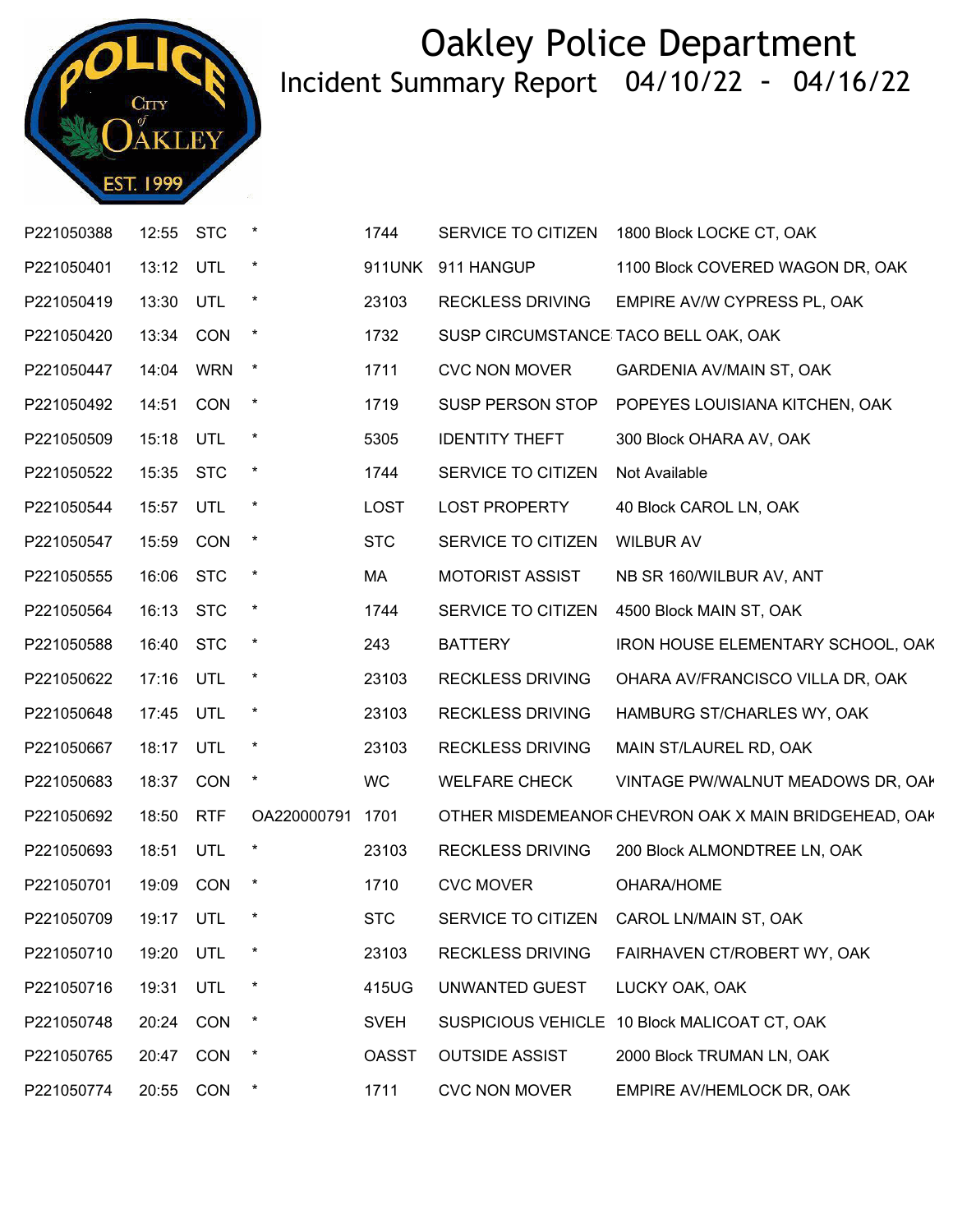

| P221050783              | 21:07 | <b>CON</b> |             | 1710         | <b>CVC MOVER</b>                        | 4300 Block CHENIN LN, OAK                       |
|-------------------------|-------|------------|-------------|--------------|-----------------------------------------|-------------------------------------------------|
| P221050793              | 21:14 | CON        | $\ast$      | <b>PROM</b>  | PROM SHOOT                              | LA VISTA DR/EL LAGO DR, OAK                     |
| P221050794              | 21:17 | UTL        | $\ast$      | <b>SSUBJ</b> |                                         | SUSPICIOUS SUBJECT 300 Block E HOME ST, OAK     |
| P221050859              | 22:41 | <b>CON</b> | $\star$     | 1734         | <b>CIVIL</b>                            | 4800 Block MAMMOUTH LN, OAK                     |
| P221050860              | 22:44 | <b>CON</b> | $\star$     | 23103        | <b>RECKLESS DRIVING</b>                 | LAUREL RD/MERCEDES LN, OAK                      |
| P221050868              | 23:00 | CON        | $\star$     | 1715         | <b>SUSP VEHICLE STOP</b>                | <b>DEAD END OF SELLERS</b>                      |
| P221050881              | 23:19 | UTL        | $\star$     | 911UNK       | 911 HANGUP                              | 1500 Block WILDCAT WY, OAK                      |
| P221050882              | 23:20 | <b>UNF</b> | $\star$     | <b>STC</b>   | SERVICE TO CITIZEN                      | Not Available                                   |
|                         |       |            |             |              |                                         |                                                 |
| 4/16/2022<br>P221060012 | 00:31 | <b>UTL</b> | $\ast$      | <b>SSUBJ</b> |                                         | SUSPICIOUS SUBJECT 1000 Block WARHOL WY, OAK    |
| P221060019              | 00:56 | <b>CON</b> | $\star$     | 1744         | SERVICE TO CITIZEN                      | 1000 Block WARHOL WY, OAK                       |
| P221060025              | 01:13 | <b>UNF</b> | $\ast$      | <b>SCIRC</b> |                                         | SUSPICIOUS CIRCUMS E HOME ST/5TH ST, OAK        |
| P221060034              | 01:43 | <b>UTL</b> | $\star$     | 23103        | <b>RECKLESS DRIVING</b>                 | MAIN ST/LAUREL RD, OAK                          |
| P221060064              | 03:27 | <b>CON</b> | $\star$     | 1715         | <b>SUSP VEHICLE STOP</b>                | <b>KODA PARK</b>                                |
| P221060073              | 04:05 | <b>STC</b> | $\ast$      | 1033F        | <b>ALARM FALSE</b>                      | BLACK BEAR DINER, OAK                           |
| P221060098              | 05:22 | CON        | $\ast$      | <b>SSUBJ</b> | <b>SUSPICIOUS SUBJECT Not Available</b> |                                                 |
| P221060126              | 07:25 | <b>ARR</b> | OA220000792 | 1664         |                                         | VIOLATION RESTRAINII 4400 Block FALL LN, OAK    |
| P221060166              | 08:46 | UTL        | $\ast$      | <b>SSUBJ</b> |                                         | SUSPICIOUS SUBJECT 1500 Block W CYPRESS RD, OAK |
| P221060167              | 08:50 | <b>UTL</b> |             | <b>OASST</b> | <b>OUTSIDE ASSIST</b>                   | Not Available                                   |
|                         |       |            |             |              |                                         |                                                 |
| P221060182              |       | 09:09 CON  | *           | 1744         |                                         | SERVICE TO CITIZEN MAIN ST/LIVE OAK AV, OAK     |
| P221060251              | 11:16 | CON        |             | 1033F        | <b>ALARM FALSE</b>                      | 800 Block DIAMANTE WY, OAK                      |
| P221060271              | 11:42 | CON        | $\star$     | <b>WC</b>    | <b>WELFARE CHECK</b>                    | MAIN ST/2ND ST, OAK                             |
| P221060285              | 12:02 | <b>STC</b> | $\ast$      | 1734         | <b>CIVIL</b>                            | 400 Block MALICOAT AV, OAK                      |
| P221060297              | 12:26 | <b>UTL</b> | $\ast$      | 23103        | POSS 23152                              | LIVE OAK AV/LAUREL RD, OAK                      |
| P221060306              | 12:36 | CON        | $\ast$      | 1033A        | <b>ALARM AUDIBLE</b>                    | 400 Block SILVERSPUR LN, OAK                    |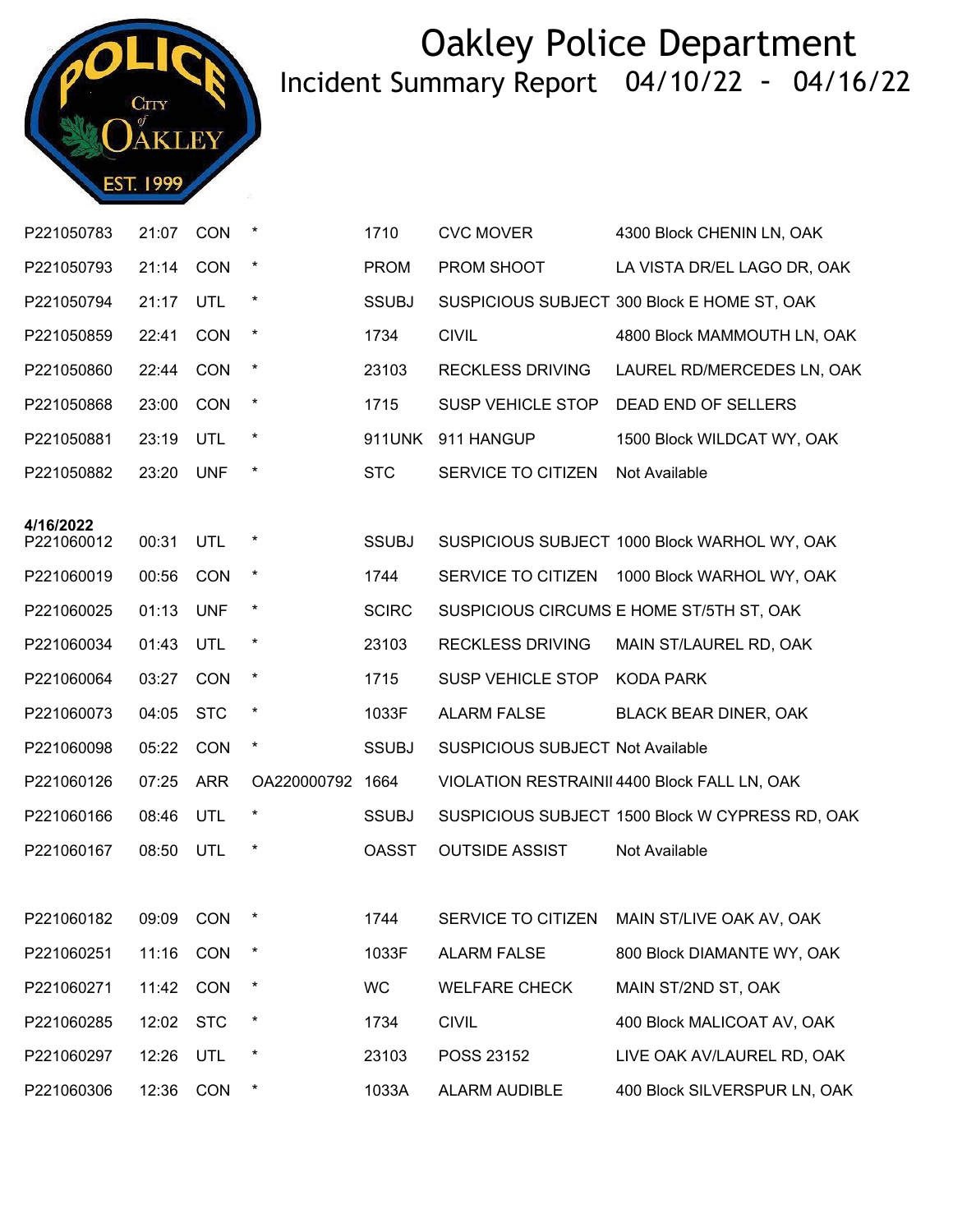

| P221060307 | 12:37     | <b>STC</b> | *               | 1738        | <b>OUTSIDE ASSIST</b>   | 3800 Block HARVEST CR, OAK                        |
|------------|-----------|------------|-----------------|-------------|-------------------------|---------------------------------------------------|
| P221060311 | 12:37     | <b>CON</b> | $\star$         | 1182        |                         | TC - PROPERTY DAMA(3100 Block MAIN ST, OAK        |
| P221060314 | 12:42     | <b>CON</b> | $\star$         | 415N        | <b>LOUD NOISE</b>       | 200 Block ALMONDTREE LN, OAK                      |
| P221060321 | 12:53     | <b>RTF</b> | OA220000794 532 |             |                         | FRAUD FALSE PRETEN 2000 Block MAIN ST, OAK        |
| P221060332 | 13:08     | CON        | $\star$         | 1744        | SERVICE TO CITIZEN      | 1300 Block GAMAY CR, OAK                          |
| P221060351 | 13:30     | UTL        | $\star$         | 911UNK      | 911 HANGUP              | 80 Block VALERIAN CT, OAK                         |
| P221060354 | 13:45     | <b>STC</b> | $\star$         | 1744        | SERVICE TO CITIZEN      | LAUREL FIELDS, OAK                                |
| P221060359 | 13:48     | <b>CON</b> | $\star$         | <b>SVEH</b> |                         | SUSPICIOUS VEHICLE 100 Block COPPER KNOLL WY, OAK |
| P221060363 | 13:54     | CON        | $\star$         | 1739        |                         | SUPPLEMENTAL REPO 2000 Block MAIN ST, OAK         |
| P221060364 | 13:53     | <b>STC</b> | $\star$         | 23103       | <b>RECKLESS DRIVING</b> | DELTA VISTA MIDDLE SCHOOL, OAK                    |
| P221060372 | 14:04     | <b>STC</b> | $\star$         | 22500F      |                         | VEH BLOCKING SIDEW. VINEWOOD DR/MELLOWOOD DR, OAK |
| P221060391 | 14:41     | <b>STC</b> | $\star$         | 1744        | SERVICE TO CITIZEN      | EMPIRE AV/MAIN ST, OAK                            |
| P221060404 | 14:51     | <b>WRN</b> | $\star$         | 1710        | <b>CVC MOVER</b>        | MAIN ST/BROCK LN, OAK                             |
| P221060414 | 15:01     | <b>WRN</b> | $\star$         | 1711        | <b>CVC NON MOVER</b>    | LAUREL RD/BROWN RD, OAK                           |
| P221060417 | 15:10     | <b>CON</b> | $\star$         | 1710        | <b>CVC MOVER</b>        | 1500 Block FONTES WY, OAK                         |
| P221060423 | 15:13     | <b>WRN</b> | $\ast$          | 1711        | <b>CVC NON MOVER</b>    | <b>ARCO LAUREL RD</b>                             |
| P221060427 | 15:19     | <b>WRN</b> | $\star$         | 1711        | <b>CVC NON MOVER</b>    | HEMLOCK DR/EMPIRE AV, OAK                         |
|            |           |            |                 |             |                         |                                                   |
| P221060450 | 15:55     | UTL        | $\ast$          | 1125        | <b>TRAFFIC HAZARD</b>   | OHARA AV/W CYPRESS RD, OAK                        |
| P221060453 | 15:56     | <b>CON</b> | $\star$         | 1033A       | <b>ALARM AUDIBLE</b>    | 200 Block GOLDEN STATE PKWY, OAK                  |
| P221060466 | 16:13 STC |            | $^\star$        | 23103       | <b>RECKLESS DRIVING</b> | KNIGHTSEN AV/E CYPRESS RD, OAK                    |
| P221060486 | 16:41     | <b>STC</b> | $\star$         | <b>SUPP</b> |                         | SUPPLEMENTAL REPORT 1000 Block VINEYARD DR, OAK   |
| P221060487 | 16:43     | <b>STC</b> | $\ast$          | 1702        | PATROL REQUEST          | AMPM LAUREL/EMPIRE                                |
| P221060493 | 16:53     | <b>CON</b> | $\star$         | 415V        | <b>VERBAL DISPUTE</b>   | 50 Block CAROL LN, OAK LOUD                       |
|            |           |            |                 |             |                         |                                                   |
| P221060506 | 17:14 STC |            |                 | 415M        | <b>MUSIC</b>            | 300 Block E HOME ST, OAK                          |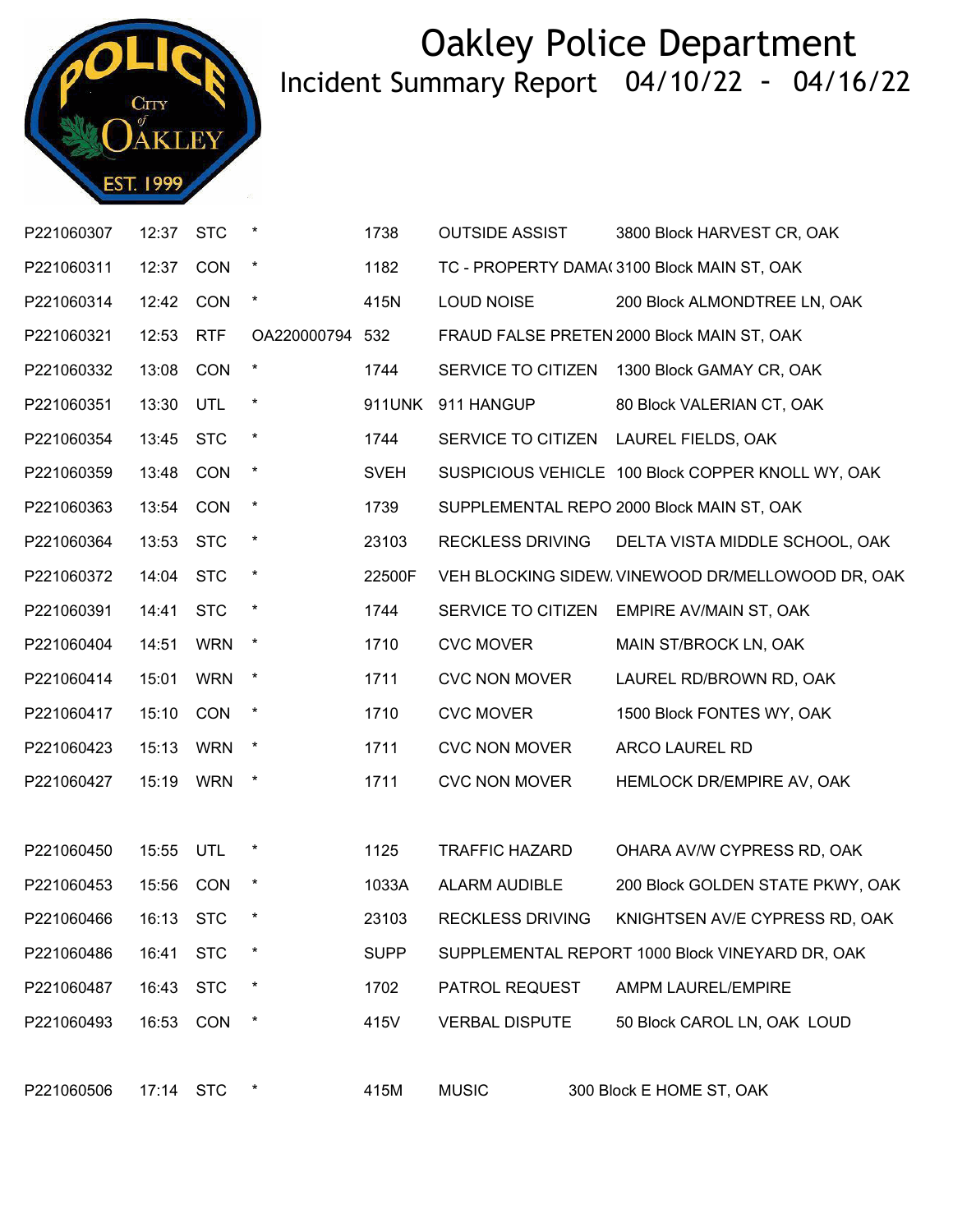

| P221060526 | 17:46 | <b>CON</b> | $\ast$          | 911UNK       | 911 HANGUP               | 1300 Block YOSEMITE CR, OAK                       |
|------------|-------|------------|-----------------|--------------|--------------------------|---------------------------------------------------|
| P221060527 | 17:48 | <b>CON</b> | $\ast$          | 1710         | <b>CVC MOVER</b>         | 3100 Block MAIN ST                                |
| P221060541 | 18:19 | UTL        | $\star$         | <b>SSUBJ</b> |                          | SUSPICIOUS SUBJECT NORCROSS LN/MAIN ST, OAK       |
|            |       |            |                 |              |                          |                                                   |
| P221060568 | 18:54 | <b>RTF</b> | OA220000796 451 |              | <b>ARSON</b>             | 300 Block W RUBY ST, OAK                          |
| P221060569 | 18:56 | CAN        | $\star$         | <b>OASST</b> | <b>OUTSIDE ASSIST</b>    | 300 Block DURATE                                  |
| P221060579 | 19:05 | CON        | $^{\star}$      | <b>STC</b>   | SERVICE TO CITIZEN       | PD OAK POLICE DEPARTMENT, OAK                     |
| P221060592 | 19:19 | UTL        | $^{\star}$      | 911UNK       | 911 HANGUP               | 2300 Block MAIN ST, OAK                           |
|            |       |            |                 |              |                          |                                                   |
| P221060641 | 20:38 | <b>STC</b> | $\ast$          | 415M         | <b>LOUD MUSIC</b>        | 300 Block E HOME ST, OAK                          |
|            |       |            |                 |              |                          |                                                   |
| P221060660 | 21:06 | CON        | $\ast$          | 1738         | <b>OUTSIDE ASSIST</b>    | 100 Block MATISSE DR, OAK                         |
| P221060664 | 21:11 | CON        | $\ast$          | 1732         |                          | SUSP CIRCUMSTANCES 3800 Block MAIN ST, OAK        |
| P221060669 | 21:19 | <b>RTF</b> | OA220000799     | 1744         | SERVICE TO CITIZEN       | 4600 Block PINOT CT, OAK                          |
| P221060672 | 21:31 | CAN        | $\star$         | 1033F        | <b>ALARM FALSE</b>       | 700 Block WESTMOOR CR, OAK                        |
| P221060678 | 21:36 | CON        | $\ast$          | <b>SSUBJ</b> |                          | SUSPICIOUS SUBJECT 900 Block HOLSTEIN DR, OAK     |
| P221060680 | 21:41 | UTL        | $\ast$          | 911UNK       | 911 HANGUP               | 200 Block WYNN ST, OAK                            |
| P221060690 | 21:56 | CON        | $\star$         | 415P         | <b>LOUD PARTY</b>        | 300 Block E HOME ST, OAK                          |
| P221060691 | 21:56 | CON        | $\ast$          | 415M         | <b>LOUD MUSIC</b>        | TEAKWOOD DR/MAIN ST, OAK                          |
| P221060707 | 22:18 | CON        | $\ast$          | <b>SSUBJ</b> |                          | SUSPICIOUS SUBJECT QUAIL GLEN DR/GOLD RUN CT, OAK |
|            |       |            |                 |              |                          |                                                   |
| P221060715 | 22:31 | <b>CON</b> | *               | 415M         | <b>LOUD MUSIC</b>        | 300 Block E HOME ST, OAK                          |
| P221060726 | 22:45 | CON        | $\ast$          | 415P         | <b>LOUD PARTY</b>        | 40 Block HAMPTON CT, OAK                          |
| P221060728 | 22:47 | CON        | $\ast$          | 1715         | <b>SUSP VEHICLE STOP</b> | FETZER CT/FETZER LN, OAK                          |
| P221060761 | 23:53 | $\star$    | $\star$         | 1033A        | ALARM AUDIBLE            | BLACK BEAR DINER, OAK                             |